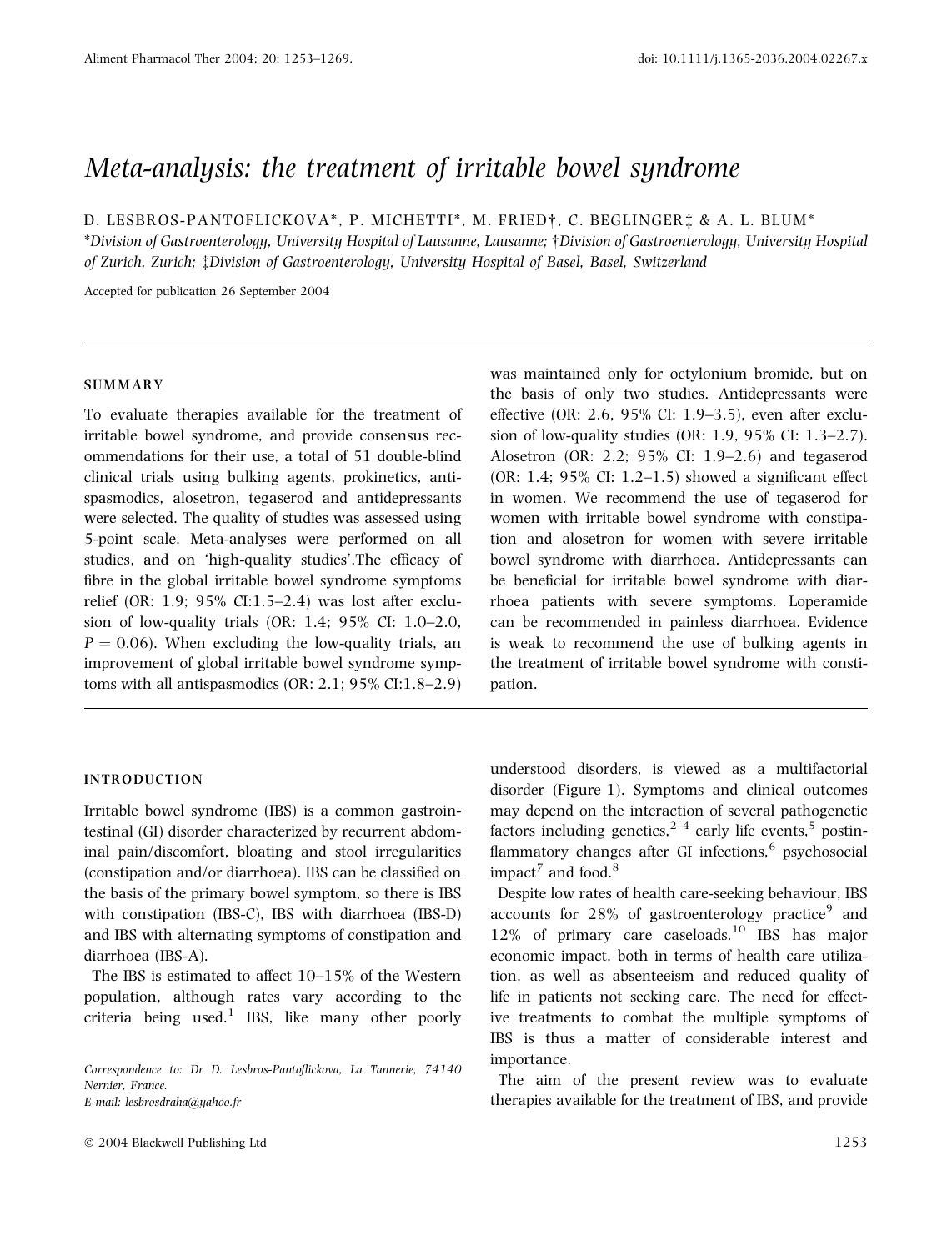

Figure 1. Epidemiology of irritable bowel syndrome (IBS) and factors influencing health care seeking.

consensus recommendations for their use. We focused mainly on pharmacotherapy, but the efficacy of non-drug options such as exclusion diet, probiotics and psychotherapy in the treatment of IBS is also discussed.

## GENERAL TREATMENT APPROACH

The IBS is a complex disorder encompassing a wide profile of symptoms. Several pathophysiological mechanisms are involved in producing each symptom. A major problem regarding the treatment of IBS is that there is no well-defined drug target, mainly because of the involvement of multiple receptors or mediators. Additionally, IBS is a clinical condition defined by symptom-based diagnostic criteria and the multitude of symptoms limits the efficacy of many IBS drugs because they target just one or two contributing mechanisms. $^{11}$ 

The general treatment approach in IBS is to alleviate the symptoms of abdominal pain/discomfort and altered bowel transit (constipation and/or diarrhoea) as well as their consequences such as bloating and anal incontinence.

The approach adopted depends on the intensity of symptoms, the patient's need for health care, and the degree of psychosocial comorbidities (Table 1). $^{11}$  Initial treatment is directed towards education, reassurance, dietary/lifestyle modification (if not already attempted independently by the patient), as well as appropriate pharmacotherapy. Patients should be reassured that IBS is a real medical disorder, but typically does not lead to life-threatening disease or physical impairment.<sup>12, 13</sup> Short-term medication should be prescribed during exacerbations of IBS symptoms.

A proportion of patients (approximately 10%) frequently experience symptoms and attend secondary care services (Figure 1). Psychological disturbances may or may not be present (Table 1).<sup>11</sup> Traditionally, treatment is mainly based on conventional pharmacotherapy targeted at the specific predominant symptom.

A small proportion of patients (approximately 1%) have severe and refractory symptoms and are referred to tertiary care centres (Table 1, Figure 1). In these cases, tailored pharmacotherapy of symptoms and, if required, psychological support is recommended.<sup>14</sup>

## PHARMACOTHERAPY

The IBS symptoms may arise from disturbed functions of the brain ('top-down' model), the intestine ('bottom-up' model) and neurological links between intestine and brain. Therefore, a large number of treatment targets are available, and therapeutic attempts have been made at all levels of the brain-gut axis.

We review the pharmacotherapy of IBS from three angles. The first part deals with conventional IBS drugs, widely used in the past and whose efficacy remains unproven. In the second part, newly marketed drugs

Table 1. Characteristics of irritable bowel syndrome (IBS) health care seekers depend on symptom severity (adapted from  $10$ )

|                                  | Symptom severity |                   |                      |  |  |  |  |
|----------------------------------|------------------|-------------------|----------------------|--|--|--|--|
| Characteristics                  | Mild             | Moderate          | Severe               |  |  |  |  |
| Symptom frequency                | Occasional       | Frequent          | Daily/<br>persistent |  |  |  |  |
| Psychological<br>difficulties    | Not typical      | May be<br>present | Typical              |  |  |  |  |
| Health care centres<br>consulted | Primary          | Secondary         | Tertiarv             |  |  |  |  |
| Rates of health care use         | Low              | Moderate          | High                 |  |  |  |  |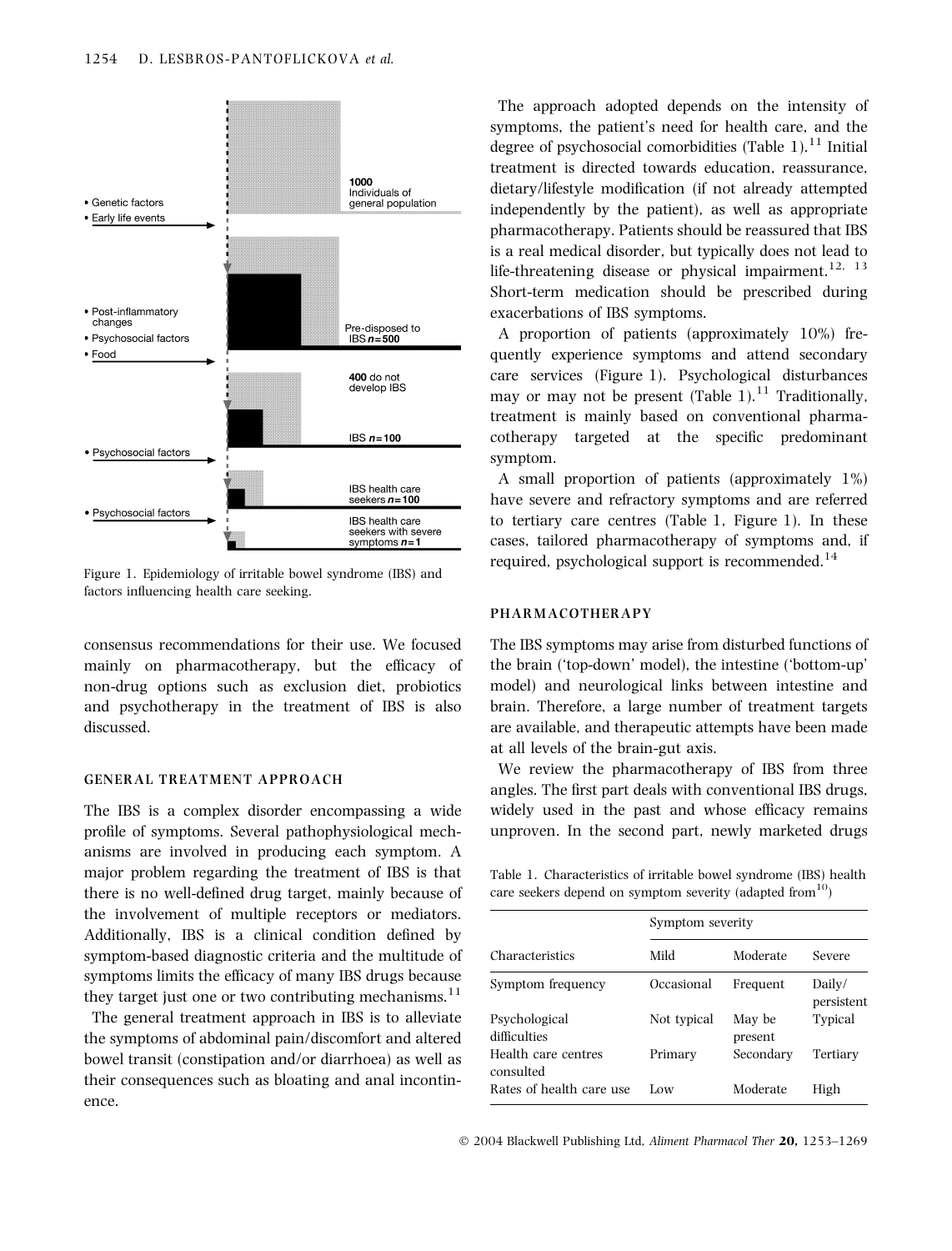with proven efficacy are reviewed. The third part of this chapter covers developmental compounds which are potential candidates of new IBS drugs and whose efficacy remains to be proven.

We conducted a literature search on bulking agents, standard gastro-prokinetics, smooth muscle relaxants, alosetron, tegaserod and antidepressants. All published English-language placebo-controlled studies were identified by electronic search of MEDLINE database (1966– 2004) using the key words 'irritable', 'functional' and 'spastic' adjacent to 'bowel'. Abstracts, studies not published in full and book chapters were excluded. The quality of studies was assessed using 5-point scale [double-blind study (yes: 1, no: 0), sufficient number of subjects (yes: 1, no: 0), crossover (0) or parallel design (1), adequate definition of IBS symptoms (yes: 1, no: 0), and presence (1)/absence (0) of intention-to-treat statistical analysis]. We performed two types of metaanalyses: first including all studies, and the second one including only 'high-quality studies', identified by quality score 3 or more. Although the score of 3 is insufficient to assure a high study quality, we did not exclude these studies; had we done so, practically no studies would have remained. Thus, with respect to these drugs, the results of our meta-analysis given in Figure 2 could be considered too broad. Our evidence recommendations for the treatment of IBS are given in Table 2.

## Conventional drugs

#### Bulking agents.

1. Mechanism of action: Up to 82% of IBS subjects with constipation have delayed small bowel transit,  $15, 16$ colonic transit<sup>17</sup> or orocaecal transit.<sup>18</sup> The most frequent changes in the small bowel motility in IBS patients with constipation include decreased duration of the migrating motor complex  $(MMC)^{19}$  and decreased amplitude of clustered contractions.<sup>20</sup> The most frequent alteration of colonic motility include a decreased number of high amplitude propagated contractions (HAPC) and an increased number of colonic phasic contractions.<sup>21</sup>

Acceleration of colonic or oroanal transit have been postulated as a mechanism by which bulking agents relieve constipation. A few studies have evaluated the effect of fibre on the GI transit but the results are conflicting. Some studies showed an effect of fibre on the colonic contractile activity<sup>22, 23</sup> while others have not.<sup>24</sup>

2. Clinical evidence: Bulking agents have traditionally been a mainstay in the treatment of IBS with constipation. While there is little doubt that these agents improve stool consistency, their overall effectiveness in IBS is controversial (Figure 2a).<sup>23, 25–36</sup> In our metaanalysis, five of 13 placebo-controlled studies reported a benefit of fibre treatment in the relief of global IBS symptoms, with resulting odds ratio (OR) of global symptom relief of 1.9 [95% confidence interval (CI): 1.5–2.4] (Figure 2a). However, after exclusion of lowquality trials, this effect does not reach statistical significance [OR of global symptom relief 1.4 (95% CI: 1.0–2.0,  $P = 0.06$ ]. This result is comparable with a recent meta-analysis, so far published only in the abstract form.<sup>37</sup>

Another meta-analysis $38$  showed a benefit of fibre treatment in the relief of global IBS symptoms (relative risk: 1.33, 95% CI: 1.2–1.5). However, when IBS symptoms were analysed separately, fibre was shown to be ineffective in the relief of abdominal pain in IBS patients.<sup>38</sup> Supplemental bran may even be worse than a normal diet and aggravate symptoms such as pain and bloating.<sup>24</sup> Abnormal bacterial fermentation of fibre,<sup>39</sup> the absence of normal methanogenic flora<sup>40</sup> and disturbed gas handling<sup>41</sup> may induce bloating and abdominal pain during treatment with bulking agents. For these reasons, the use of bulking agents in IBS cannot be recommended except as adjuvants (Table 2). Their use can be recommended in painless constipation.

## Antidiarrhoeal agents.

1. Mechanism of action: The types of colonic motility patterns in IBS subjects with diarrhoea include increased numbers of HAPC and decreased 'long spike' bursts of activity. $42-44$  These alterations are associated with increased small bowel and colonic transit in some studies,  $45$  but not in others.<sup>15, 46</sup> The best known antidiarrhoeal drug, loperamide, is a synthetic opioid. It decreases intestinal transit, and also enhances intestinal water and ion absorption, as well as anal sphincter tone at rest.<sup>47–49</sup> These actions seem to explain the improvement in diarrhoea, urgency, and faecal soiling observed in patients with IBS-D. $47-52$ 

2. Clinical evidence: There is excellent evidence for the antidiarrhoeal effect of loperamide in IBS-D. $^{49-51}$  In each study, loperamide decreased stool frequency and increased stool consistency. However, loperamide does not improve pain in IBS patients and has been shown to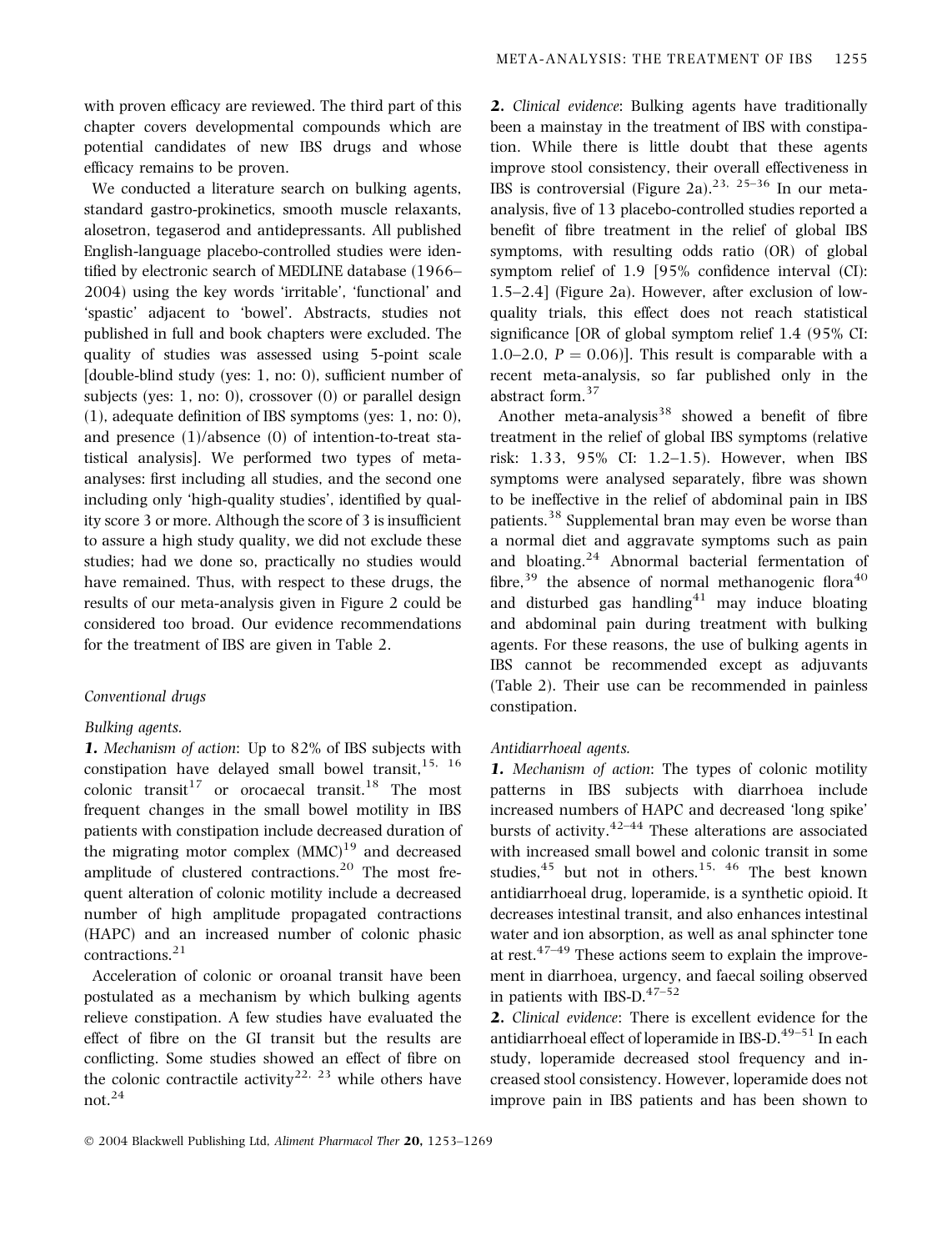| (a)<br>Study                                                                                                                       | (QS)                            | Treatment<br>(n / N)                                    | Control<br>(n/N)                                   | Peto OR<br>(95% CI random)             |                                    | (b) | Study<br>Pinaverium bromide                                                                                                                                                              | (QS)                         | <b>Treatment</b><br>(n/N)                                                                                                   | Control<br>(n/N)                                                                                            | Peto OR<br>(95% CI Random) |                                                          |                                  |
|------------------------------------------------------------------------------------------------------------------------------------|---------------------------------|---------------------------------------------------------|----------------------------------------------------|----------------------------------------|------------------------------------|-----|------------------------------------------------------------------------------------------------------------------------------------------------------------------------------------------|------------------------------|-----------------------------------------------------------------------------------------------------------------------------|-------------------------------------------------------------------------------------------------------------|----------------------------|----------------------------------------------------------|----------------------------------|
| Arthurs <sup>25</sup><br>Cook <sup>23</sup>                                                                                        | (3)<br>(4)                      | 29 / 40<br>3/14                                         | 24/38<br>4/14                                      |                                        |                                    |     | Delmont<br>Subtotal 05% CI<br>Subtotal high quality<br>Subtotal high quality<br>studies (95% Cl)                                                                                         | ìã,                          | 24/30<br>$\frac{19}{19}$<br>43/55<br>19 / 25                                                                                | 17/30<br>$\frac{17}{17}$ / 25<br>34 / 55<br>17 / 25                                                         | ◠                          | $2.2(1.0 - 4.5)$<br>$1.5(0.4 - 5.0)$                     |                                  |
| Fowlie <sup>26</sup><br>Jalihal <sup>27</sup><br>Longstreth <sup>28</sup>                                                          | (3)<br>(2)<br>(4)               | 15/25<br>7/20<br>20/26                                  | 17/24<br>2/20<br>24/34                             |                                        |                                    |     | <b>Trimebutine</b><br>Fielding <sup>5</sup><br>Moshal <sup>57</sup><br>Subtotal (95% CI)                                                                                                 | (2)                          | 13/30<br>11/20<br>24/50                                                                                                     | $\frac{17}{4}$ / 30<br>21/50                                                                                |                            | $1.3(0.6 - 2.8)$                                         |                                  |
| Lucey <sup>29</sup><br>Nigam <sup>30</sup><br>Prior <sup>31</sup><br>Ritchie 1979 <sup>32</sup><br>Ritchie 1980 <sup>33</sup>      | (2)<br>(2)<br>(4)<br>(2)<br>(2) | 22/28<br>41/84<br>66/80<br>33/48<br>20/28               | 20 / 28<br>22/84<br>42 / 80<br>23/48<br>8/28       | л.                                     |                                    |     | Cimetropium bromide<br>Centoze <sup>6</sup><br>Dobrilla <sup>59</sup><br>Passaretti <sup>6</sup><br>Piai <sup>61</sup><br>Subtotal (95% CI)<br>Subtotal high quality<br>studies (95% CI) |                              | 20/24<br>$\frac{21}{9}$<br>$\frac{35}{13}$<br>$\frac{8}{15}$<br>58 / 87<br>30 / 48                                          | 5/24<br>$\frac{24}{4}$ / $\frac{35}{12}$<br>$\frac{1}{1}$<br>34 / 86<br>28 / 47                             | ⇔                          | $3.1(1.7 - 6.7)$<br>$1.1(0.5-2.6)$                       |                                  |
| Snook <sup>34</sup><br>Soltoft <sup>35</sup><br>Toskes <sup>36</sup>                                                               | (4)<br>(3)<br>(2)               | 37/71<br>15/29<br>23 / 48                               | 38/71<br>15/23<br>13/48                            |                                        |                                    |     | Octvlonium bromide<br>Barbier <sup>62</sup><br>Battaglia <sup>63</sup><br>Castiglione <sup>64</sup><br>Subtotal (95% CI)                                                                 | (3)                          | $\frac{10736}{907160}$<br>22/30<br>587157<br>180 / 383                                                                      | $3/36$<br>66/165<br>10/30<br>36/160<br>115 / 391                                                            | $\Diamond$                 | $2.2(1.6 - 2.9)$                                         |                                  |
| <b>Total (95% CI)</b><br>Total high quality                                                                                        |                                 | 344 / 557                                               | 263 / 556                                          | ◇                                      | $1.9(1.5 - 2.4)$                   |     | Subtotal high quality<br>Subtotal high quality<br>studies (95% Cl)                                                                                                                       |                              | 148 / 317                                                                                                                   | 102 / 325                                                                                                   | ۰                          | $1.9(1.4 - 2.7)$                                         |                                  |
| studies (95% CI)                                                                                                                   |                                 | 344 / 285                                               | 164 / 284<br>0.01                                  | 0.1<br>1                               | 1.4 (0.99-2.0)<br>10<br>100        |     | Mebeverine<br>Berthelatt<br>Kruis <sup>es</sup><br>Tasman, Innes <sup>69</sup><br>Subtotal (95% CI)<br>Subtotal high quality<br>studies (95% CI)                                         | (2)<br>i9°<br>$\overline{2}$ | 31/36<br>$\frac{11/22}{6/40}$<br>15/24<br>63 / 122                                                                          | $\begin{array}{c}\n 24 / 33 \\ 1 / 22 \\ 12 / 40\n \end{array}$<br>7174<br>44 / 119                         | ే                          | $2.0(1.2 - 3.6)$                                         |                                  |
| (c)<br>Study                                                                                                                       | (QS)                            | <b>Treatment</b><br>(n / N)                             | Control<br>(n/N)                                   | Peto OR<br>(95% CI random)             |                                    |     | Hyoscine<br>Nigam <sup>30</sup><br>Ritchie <sup>32</sup><br>Schafer <sup>70</sup><br>Subtotal (95% CI)<br>Subtotal high quality<br>studies (95% CI)                                      | (3)                          | 6/40<br>$\begin{array}{c} 38 \mathop{/} 84 \\ 22 \mathop{/} 48 \\ 106 \mathop{/} 182 \end{array}$<br>166 / 314<br>106 / 182 | 12 / 40<br>$\begin{array}{c} 25 \ / \ 84 \\ 14 \ / \ 48 \\ 91 \ / \ 178 \end{array}$<br>130 / 310<br>91/178 | ◇                          | $0.4(0.1 - 1.2)$<br>$1.6(1.1 - 2.2)$<br>$1.3(0.9 - 2.0)$ |                                  |
| Cisapride<br>Farup <sup>8</sup><br>Van Outryve <sup>83</sup><br>Subtotal (95% CI)                                                  | (4)<br>(4)                      | 10/36<br>90/160<br>180 / 383                            | 3/36<br>66/165<br>115 / 391                        |                                        | $1.2(0.6-2.4)$                     |     | Peppermint oil<br>Carling?<br>Dew <sup>22</sup><br>Lech <sup>73</sup><br>Nash <sup>74</sup><br>Rees <sup>76</sup><br>Subtotal (95% CI)                                                   | (2)<br>(2)<br>(1)            | 17/30<br>$\frac{24}{13}$ / 19<br>13/33<br>$\frac{13/18}{801127}$                                                            | 5/13<br>$\frac{6729}{6723}$<br>351114                                                                       | ◇                          | $3.6(2.2 - 6.0)$                                         |                                  |
| Domperidone<br>$Cann^{\text{ra}}$<br>Fielding <sup>79</sup><br>$Milo^{80}$                                                         | (2)<br>(3)<br>(3)               | 12/25<br>22/30<br>33/33                                 | 7/25<br>23/30<br>28/33                             |                                        |                                    |     | Total (95% CI)<br>Total high quality<br>studies (95% CI)                                                                                                                                 |                              | 614 / 1138<br>309 / 612                                                                                                     | 413 / 1125<br>250 / 615<br>0.01                                                                             | ◇<br>0.1                   | $2.1(1.8-2.9)$<br>$1.5(1.2 - 1.9)$<br>100                |                                  |
| Subtotal (95% CI)<br>Subtotal high quality<br>studies (95% CI)                                                                     |                                 | 67/88<br>55/63                                          | 58 / 88<br>51/68                                   |                                        | $1.9(0.9 - 4.0)$<br>$1.6(0.6-4.4)$ | (d) | Study                                                                                                                                                                                    | (QS)                         | Treatment<br>(n/N)                                                                                                          | Control<br>(n/N)                                                                                            | Peto OR<br>(95% CI random) |                                                          |                                  |
| <b>Total (95% CI)</b><br><b>Total high quality</b><br>studies (95% CI)                                                             |                                 | 102 / 155<br>90 / 130                                   | 91 / 159<br>84 / 134                               |                                        | $1.5(0.9 - 2.5)$<br>$1.4(0.8-2.2)$ |     | Trimipramine<br>Myren 1982 <sup>94</sup><br>Myren 1984 <sup>95</sup><br>Tripathi <sup>96</sup><br>Subtotal (95% CI)                                                                      | (3)<br>(4)<br>(3)            | 21/31<br>273 / 329<br>7/25<br>301 / 385                                                                                     | 25/30<br>48/71<br>4/25<br>77 / 126                                                                          |                            |                                                          | $1.8(1.1 - 3.0)$                 |
| (e)<br>Study                                                                                                                       | (QS)                            | <b>Treatment</b><br>(n/N)                               | 0.01<br>Control<br>(n/N)                           | 0.1<br>1<br>Peto OR<br>(95% CI random) | 10<br>100                          |     | Amitryptyline<br>Mertz <sup>9</sup><br>Rajagopalan <sup>98</sup><br>Steinhart <sup>99</sup><br>Subtotal (95% CI)                                                                         | (3)<br>(2)<br>(3)            | 5/7<br>7/11<br>11/14<br>23 / 32                                                                                             | 2/7<br>3/11<br>5/14<br>10/32                                                                                |                            |                                                          | $4.8(1.8 - 12.5)$                |
| Bardhan <sup>113</sup><br>Camilleri <sup>114</sup><br>Camilleri <sup>115</sup><br>Camilleri <sup>116</sup><br>Lembo <sup>117</sup> | (5)<br>(5)<br>(5)<br>(5)        | 71/113<br>83/218<br>133 / 324<br>133 / 309<br>404 / 532 | 60/117<br>26/80<br>94 / 323<br>82/317<br>118 / 269 |                                        |                                    |     | Subtotal high quality<br>studies (95% CI)<br><b>Desipramine</b><br>Drossman <sup>100</sup><br>Grenbaum <sup>101</sup>                                                                    | (5)<br>(2)                   | 16 / 21<br>64 / 107<br>15/22                                                                                                | 7/21<br>27/57<br>5/24                                                                                       |                            |                                                          | 5.2 (1.6-17.2)                   |
| <b>Total (95% CI)</b>                                                                                                              | (5)                             | 824 / 1496                                              | 380 / 1106                                         |                                        | 2.2 (1.9-2.6)                      |     | Heffner <sup>102</sup><br>Subtotal (95% CI)                                                                                                                                              | (2)                          | 12/14<br>91/143                                                                                                             | 10/17<br>42/98                                                                                              |                            |                                                          | $2.4(1.4-4.1)$                   |
|                                                                                                                                    |                                 |                                                         | $0.1 \quad 0.2$                                    | 1                                      | 5<br>10                            |     | Subtotal high quality<br>studies (95% CI)                                                                                                                                                |                              | 61/107                                                                                                                      | 7/21                                                                                                        |                            |                                                          | $1.7(0.9 - 3.1)$                 |
| (f)                                                                                                                                |                                 |                                                         | Control                                            | Peto OR                                |                                    |     | Mianserin<br>Tanum <sup>103</sup>                                                                                                                                                        | (3)                          | 18/25                                                                                                                       | 2/22                                                                                                        |                            |                                                          | 15.4 (3.9-39.1)                  |
| Study                                                                                                                              | (QS)                            | Treatment<br>(n/N)                                      | (n/N)                                              | (95% CI random)                        |                                    |     | Doxepin<br>Vij <sup>104</sup>                                                                                                                                                            | (2)                          | 11/21                                                                                                                       | 5/23                                                                                                        |                            |                                                          | $3.7(1.1 - 12.3)$                |
| Kellow <sup>126</sup><br>Müller-Lissner <sup>123</sup>                                                                             | (5)<br>(5)                      | 121 / 259<br>229 / 593                                  | 74 / 261<br>87 / 288                               |                                        |                                    |     | Fluoxetine<br>Kuiken <sup>10</sup>                                                                                                                                                       | (4)                          | 10/19                                                                                                                       | 9/21                                                                                                        |                            |                                                          | $1.4(0.4 - 5.0)$                 |
| Novick <sup>127</sup><br>Nyhlin <sup>128</sup><br><b>Total (95% CI)</b>                                                            | (5)<br>(5)                      | 334 / 767<br>111 / 327<br>1019 / 2503                   | 292 / 752<br>73/317<br>631 / 1903                  |                                        | $1.6(1.2 - 2.0)$                   |     | <b>Total (95% CI)</b><br>Subtotal high quality<br>studies (95% CI)                                                                                                                       |                              | 454 / 625<br>391 / 5321 120 / 225                                                                                           | 145 / 322                                                                                                   |                            | ◇                                                        | $2.6(1.9-3.5)$<br>$1.9(1.6-2.7)$ |
|                                                                                                                                    |                                 |                                                         | $0.1 \quad 0.2$                                    | 1                                      | 5<br>10                            |     |                                                                                                                                                                                          |                              |                                                                                                                             | 0.01                                                                                                        | 0.1<br>1                   | 10                                                       | 100                              |

Figure 2. Effects of irritable bowel syndrome (IBS) treatments on overall improvement in gastrointestinal symptoms. The odds ratio and associated 95% confidence interval (CI) for each study are plotted on a logarithmic scale. The box sizes are proportional to the study's weight in the analysis, based on the study size and variance. The diamond box represents the point estimate and 95% CI for the pooled data. The open boxes represent low quality studies (quality score <3), the closed boxes represent high quality studies (quality score >3). The open diamond boxes represent the point estimate of all studies (high-quality and low-quality studies). The closed diamond boxes represent the point estimate of high-quality studies only. Quality score (QS): double-blind study (yes: 1, no: 0), sufficient number of subjects (yes: 1, no: 0), crossover (0) or parallel design (1), adequate definition of IBS symptoms (yes: 1, no: 0), and presence (1)/absence (0) of intention-to-treat statistical analysis.

(a) bulking agents, (b) antispasmodics, (c) prokinetics, (d) antidepressants, (e) alosetron, (f) tegaserod.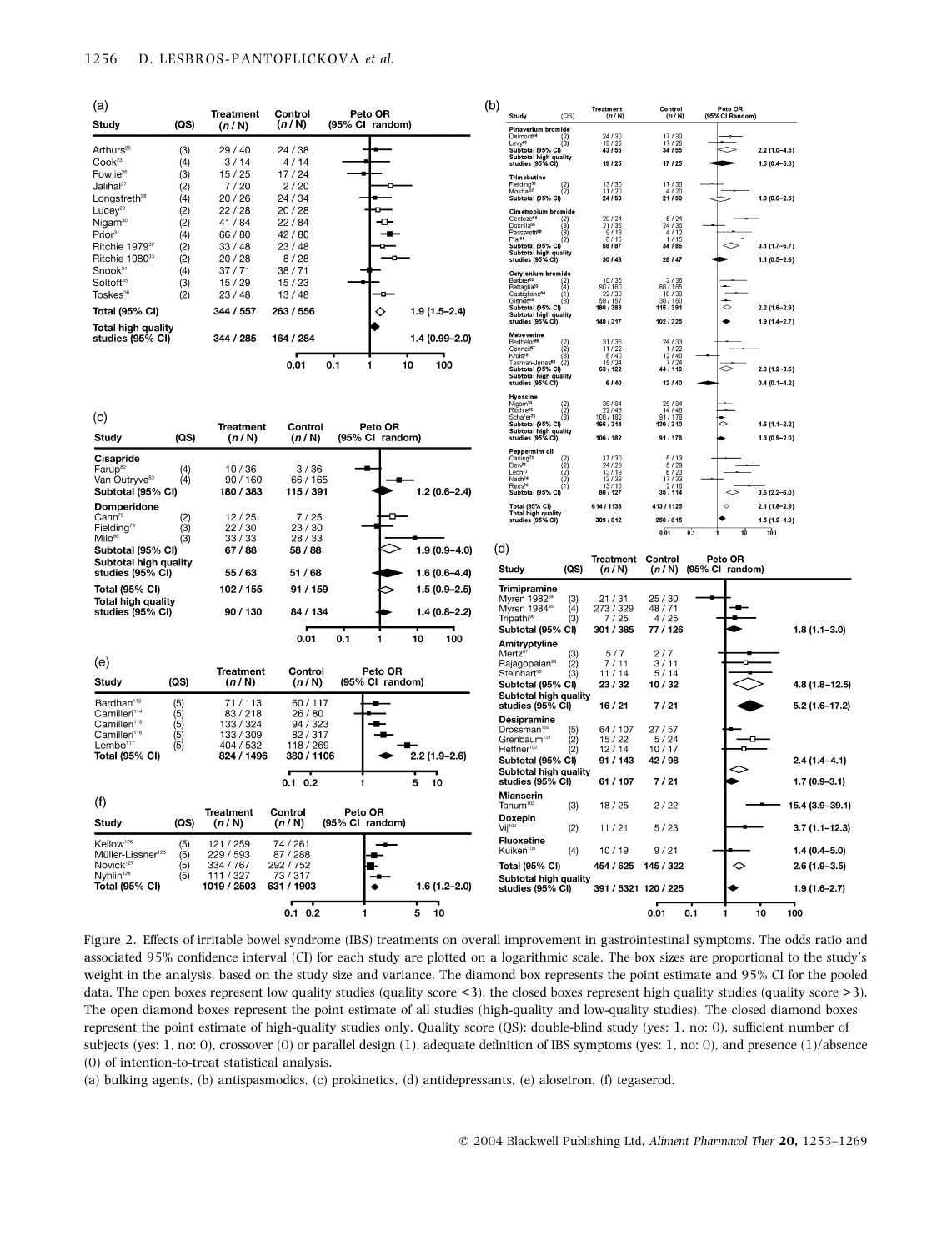|  |                                             |  |  | Table 2. Efficacy of agents and drugs currently used in the |  |
|--|---------------------------------------------|--|--|-------------------------------------------------------------|--|
|  | treatment of irritable bowel syndrome (IBS) |  |  |                                                             |  |

|                         | Grades of recommendation |
|-------------------------|--------------------------|
| Stimulant laxatives     | D                        |
| Bulking agents          | C                        |
| Loperamide              | $C/A^*$                  |
| Smooth muscle relaxants | C                        |
| Peppermint oil          | D                        |
| Prokinetic agents       | D                        |
| Antidepressants         | В                        |
| Benzodiazepines         | D                        |
| Tegaserod               | Αt                       |
| Alosetron               | Αİ                       |
|                         |                          |

A, consistent results from high quality randomized-controlled trials (RCT); B, inconsistent results from high quality RCTs or consistent results from inadequately controlled clinical trials; C, inconsistent results from inadequately controlled clinical trials or poor quality cohort studies; D, unfounded expert opinion or clinical studies of very low quality.

\*In painless diarrhoea.

In women with IBS with constipation (IBS-C).

-In women with severe IBS with diarrhoea (IBS-D) who failed to respond to conventional therapy.

increase nightly abdominal pain. $51$  Thus, loperamide is recommended in patients with painless diarrhoea or to reduce postprandial urgency or as a means of improving control at times of anticipated stress or other colonic stimuli (e.g. exercise, social gatherings). Since loperamide does not cross the blood–brain barrier, it is generally preferred to other opiates such as diphenoxylate, codeine or other narcotics.

### Antispasmodics.

1. Mechanisms of action: Currently available antispasmodics can be classified in three major subclasses: antimuscarinics (e.g. cimetropium, mebeverine); smooth muscle relaxants (papaverine-like agents) and calcium-channel blockers (e.g. pinaverium, peppermint oil). This distinction is, however, arbitrary, because of mixed pharmacological properties of these agents. Antispasmodics are believed to reduce pain associated with IBS through inhibition of contractile pathways in the muscle wall. Since the clinical evidence supporting the use of antispasmodics in the treatment of IBS is weak, we considered as irrelevant to present their mechanism of action in further details.

2. Clinical evidence: The role of smooth muscle relaxants in the treatment of IBS is bedevilled with methodological problems.<sup>53</sup> According to Figure 2b, 12 of the 24

studies which satisfy at least some quality criteria were negative. Some smooth muscle relaxants such as pinaverium bromide<sup>54, 55</sup> and trimebutine<sup>56, 57</sup> were found to be ineffective in the treatment of IBS (Figure 2b). Several other smooth muscle relaxants such as cimetropium bromide,<sup>58-61</sup> octylonium bromide,  $62-65$  mebeverine,  $66-69$  hyoscine  $30, 32, 70$  and peppermint oil<sup>71–75</sup> were reported to yield positive results (Figure 2b), but on the basis of trials which are hardly conclusive. Indeed, when excluding the low-quality trials from meta-analysis, only octylonium bromide appears to be effective in relieving global IBS symptoms, but on the basis of only two studies.<sup>63, 65</sup> The heterogeneity of trials, the differing spectrum of patients' symptoms and efficacy measures, the low number of patients included and high number of drop-outs during follow-up (up to 60%) render the judgement on the therapeutic value of antispasmodics in IBS impossible. In the case of peppermint oil, which on the basis of Figure 2b appears to be effective, another meta-analysis using the same data came to a negative result.<sup>76</sup> Therefore, we disagree with Poynard et al. who concluded on the basis of his meta-analysis that smoothmuscle relaxants as a class are effective drugs in IBS.<sup>77</sup> In fact, the treatment of IBS with smooth muscle relaxants highlights the pitfalls and limits of metaanalyses. In addition to the questions remaining regarding efficacy, antispasmodics can provoke and aggravate constipation.

#### Prokinetics.

1. Mechanism of action: The class prokinetics comprises a number of structurally unrelated compounds that share the same pharmacological activity of stimulating GI motility. Blockade of dopaminergic inhibitory transmission at the  $D<sub>2</sub>$ -receptors has been regarded as the main mechanism of prokinetic effect of domperidone.<sup>78–80</sup> Cisapride, a 5-hydroxytryptamine (serotonin, 5-HT3) antagonist/5-HT<sub>4</sub> agonist is believed to exert its prokinetic activity via acetylcholine-release from the myenteric plexus.<sup>81</sup>

2. Clinical evidence: Standard prokinetic agents such as domperidone<sup>76–78</sup> and cisapride<sup>80, 81</sup> were previously used for treatment of IBS with constipation. Today, these agents cannot be recommended because they were found to be ineffective for  $IBS^{82, 83}$  (Figure 2c). In addition, cisapride has been withdrawn from the market in the USA and Germany, among others, for its cardiac toxicity.<sup>84</sup>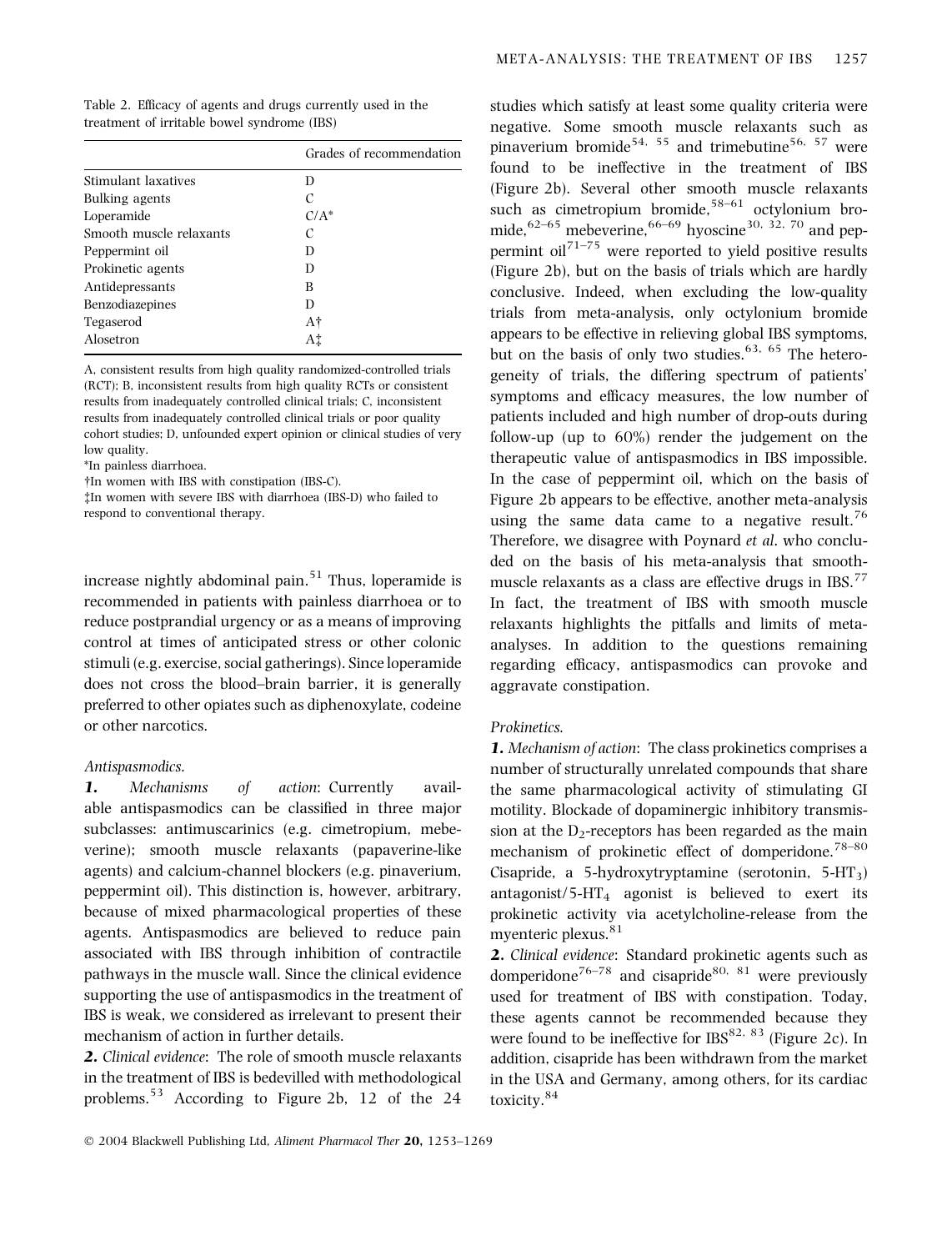## Antidepressants.

1. Mechanism of action: The mechanism by which antidepressants exert their action is not fully understood. Because of their complex pharmacological properties (both central and peripheral), antidepressants may exert their action at more than one site of the brain-gut axis.

A higher percentage of IBS health care seekers (40–  $60\%$ ) than healthy controls  $\left( < 25\% \right)$  present with panic disorders, anxiety and depression.<sup>87</sup> In addition, visceral perception is mediated at a cortical level and may therefore be influenced by cognitive and psychosocial factors. Studies using cerebral imaging methods showed that in response to noxious colonic stimulation, IBS patients activated the prefrontal cortex responsible for increased attention to this stimulation, thus amplifying pain perception instead of activating descending inhibitory pathways.88, 89 This mechanism may explain the greater pain reporting of patients with psychosocial difficulties. Thus, the beneficial effect of antidepressants in the treatment of IBS may be, in part, explained by their psychotropic properties.<sup>14</sup>

In addition, antidepressants seem to have neuromodulatory and analgesic properties.<sup>14, 90</sup> These drugs were also shown to alter GI transit, independently on their mood effects. For example, imipramine prolonged oroceacal and whole gut transit times,  $91$  probably by a mechanism related to its anticholinergic properties. On the other side, serotonin re-uptake inhibitors such as paroxetine reduced oroceacal transit times with no effect on the whole gut times.<sup>92</sup>

2. Clinical evidence: Tricyclic antidepressants given at low doses were found to be effective in alleviating chronic – even severe – abdominal pain in IBS patients. In a meta-analysis of 11 studies using antidepressants, a favourable effect of these drugs was calculated (summary OR for global IBS symptoms improvement = 4.2, 95% CI: 2.3–7.9).<sup>93</sup> Our meta-analysis of 12 placebo-controlled studies also found a positive effect (OR: 2.6, 95% CI: 1.9–3.5; Figure 2d).  $94-105$  However, the studies with antidepressants, while technically better designed than those with smooth muscle relaxants, are still riddled with problems of design and size (Figure 2d). $93$  For this reason, a guarded recommendation for the use of antidepressants is given (Table 2). Because of their severe side-effects, antidepressants should only be given to patients with severe IBS symptoms, i.e. patients with daily or persistent pain.<sup>106</sup> Also, it seems that the beneficial effect of tricyclic antidepressants is limited to patients with predominant abdominal pain and diarrhoea; constipation is a frequent side-effect of these drugs. $91$  Benzodiazepines and other antianxiolytic drugs are frequently given to IBS patients but without any evidence coming from a controlled clinical trial.<sup>106</sup>

## Newly developed drugs

## Serotoninergic agents.

General aspects of serotoninergic drugs: The most important neurotransmitter involved in the pathogenesis of IBS is serotonin (5-HT); 95% of this neurotransmitter is located in the GI tract. Enterochromaffin (EC) cells, along with neurones, mast cells and smooth-muscle cells are major serotonin stores. EC cells release 5-HT in response to increases in interluminal pressure or chemical stimuli. Intrinsic primary afferent neurones (IPANS) express numerous 5-HT receptors, of which  $5-HT_{1P}$ ,  $5-HT_3$  and  $5-HT_4$  are thought to be most important in the pathogenesis of IBS.<sup>107</sup> Activated  $5-\text{HT}_{1\text{P}}$  is pivotal to the initiation of the peristaltic reflex while  $5-\text{HT}_3$  and  $5-\text{HT}_4$  are now understood to modulate the process.<sup>107</sup>

The role of the serotonin reuptake transporter (SERT) in the pathogenesis of IBS through 5-HT inactivation is the focus of much current research and early findings indicate that SERT mRNA and immunoreactivity is altered in patients with IBS.108

## $5-HT<sub>3</sub>$  antagonists.

1. Mechanism of action: Antagonism of  $5-HT<sub>3</sub>$  receptors in the sensory apparatus reduces visceral pain whereas  $5-\text{HT}_3$  inhibition in the motor apparatus retards colonic transit and enhances small intestinal absorption.<sup>109</sup> In IBS-D patients and healthy controls, alosetron delays colonic transit, $110$  probably by increasing of number and propagation length of  $HAPC$ <sup>111</sup> These mechanisms are responsible for a decrease in stool frequency and firming of stool consistency.<sup>111</sup> In addition, alosetron modulates visceral sensitivity by a central mechanism. A placebo-controlled study in IBS subjects showed a decrease in brain activity in response to aversive rectal stimuli after 3-week treatment with alosetron. $^{112}$ 

**2.** Clinical evidence: Alosetron, a selective  $5-HT_3$  antagonist, is more effective than placebo in inducing adequate relief of abdominal pain and discomfort, and improvement in bowel frequency, consistency, and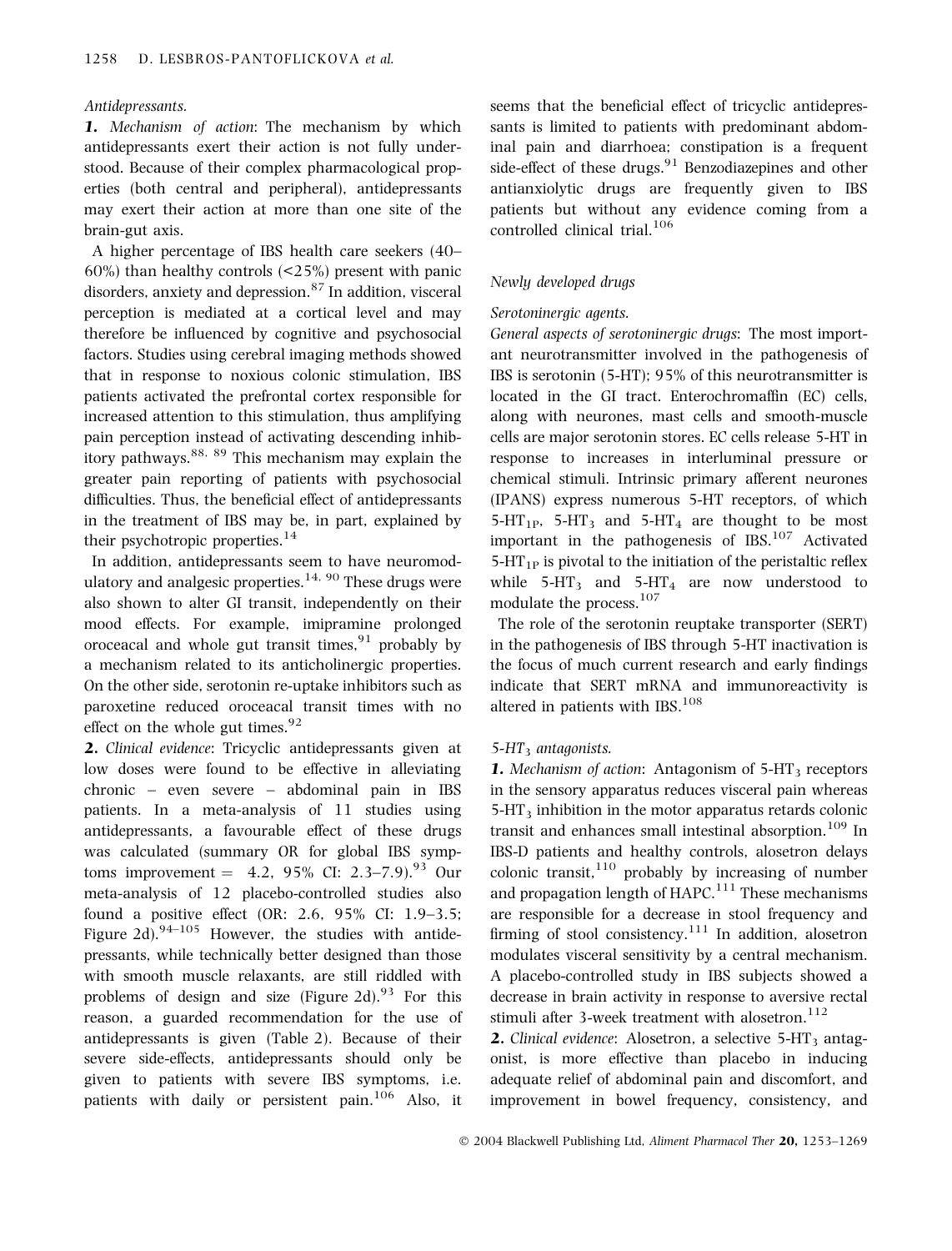urgency in women with IBS with diarrhoea<sup>113–117</sup> (Figure 2e). This drug was withdrawn in the USA (2000) because of side-effects of severe constipation, ischaemic colitis and bowel perforation. $118$  It was recently re-approved by the FDA following patient petition for use under a restricted prescribing programme in women with severe IBS with diarrhoea who have failed to respond to conventional therapy. $119$ 

Moreover, the relationship between alosetron and ischaemic colitis has been recently challenged. It has been shown that untreated IBS patients have a higher risk of developing ischaemic colitis.<sup>120</sup> On the other side, it cannot be excluded that some patients with silent ischaemic colitis are labelled as presenting IBS.

# $5-HT_4$  agonists.

1. Mechanism of action: Stimulation of  $5-HT<sub>4</sub>$  receptors results in the release of neurotransmitters, such as acetylcholine and calcitonin gene-related petide (CGRP) from enteric neurones which, in turn, modulate the peristaltic reflex.<sup>121</sup> Tegaserod, a selective partial  $5-HT<sub>4</sub>$ agonist, acts on multiple levels. Both in vitro and in vivo, tegaserod activates GI motility by binding to enteric cholinergic neurones.<sup>121</sup> In placebo-controlled studies with healthy subjects, as well as in studies with IBS with constipation patients, tegaserod led to accelerated orocaecal transit, $122$  and increased the frequency of bowel movements and the softness of stools.<sup>123</sup> In addition, tegaserod modulates visceral sensitivity by enhancing transmitter release on IPANS. In animal studies<sup>124</sup> as well as in studies with healthy humans,<sup>125</sup> tegaserod reduces visceral afferent firing and abdominal contractions in response to noxious rectal distension.

2. Clinical evidence: Tegaserod has been tested in several large, double-blind, controlled clinical trials using the Rome criteria for IBS to enrol patients<sup>123, 126–128</sup> (Figure 2f). In each trial, a statistically significant effect on constipation, abdominal pain/discomfort, bloating and global relief was demonstrated in women (OR: 1.4, 95% CI: 1.2–1.5; Figure 2f). The difference in symptom relief between placebo and tegaserod was about 10–15%, mainly because of a high placebo response in these trials<sup>129</sup> mirroring that seen in other trials of IBS  $drugs.$ <sup>130</sup> In common with the patterns seen in clinical practice, relatively few men were enrolled in the tegaserod trials, meaning no conclusions can be made regarding the efficacy of tegaserod in men. For this reason, tegaserod is registered for use only in women, but this is a statistical rather then a clinical problem. A minor drawback to tegaserod treatment is related to side-effects. As expected from its pharmacodynamic action, tegaserod may provoke and aggravate diarrhoea, but is generally transient and self-limiting, typically resolves with continued therapy and other side-effects are rare.<sup>131, 132</sup> The safety and efficacy profile of tegaserod was also demonstrated in patients with non-diarrhoea  $IBS<sup>126, 128</sup>$  and safety was demonstrated in patients with IBS with diarrhoea, $^{131}$  although not recommended for use in this subtype.

In contrast to prokinetics such as cisapride, no clinically relevant changes in blood pressure, pulse rate, and electrocardiograph intervals (QRS or QTc) were reported with tegaserod in doses of up to  $100 \text{ mg/day}$ .<sup>133</sup> Overall, tegaserod is presently the best available drug for the treatment of IBS with constipation. The recommended dose of tegaserod is 6 mg b.d. With this dose, the favourable effect observed during the first weeks is maintained in subsequent 3 months of treatment.<sup>129</sup>

## Developmental drugs

Many substances, including serotonin (5-HT), substance P, cholecystokinin (CCK), CGRP, neurotrophins, cytokines, and others, are potential participants in the transmission of painful and non-painful sensations.<sup>134</sup>

The drugs interfering with these mediators or their target receptors are promising candidates to treat patients with IBS. However, their clinical efficacy remains to be shown.

#### Serotoninergic agents

#### $5-HT<sub>3</sub>$  antagonists.

1. Mechanism of action: Cilansetron is a new  $5-HT<sub>3</sub>$ antagonist, acting on vagal mucosal afferent terminals,135 with resulting decreased GI motility and secretion. In a placebo-controlled study with healthy subjects, cilansetron augmented meal-stimulated and neostigmine-stimulated phasic motility of the sigmoid colon.136 Cilansetron appears also effective in reducing of abdominal pain, at least in animal studies. $137$ 

2. Clinical evidence: Cilansetron is being evaluated in phase III trials, but currently, most publications appear in abstract form only. In recent large placebo-controlled studies it was demonstrated that up to 60% of patients with IBS-D receiving cilansetron experience a relief of abdominal pain/discomfort and abnormal bowel habits including diarrhoea and urgency.<sup>138</sup> A subset analysis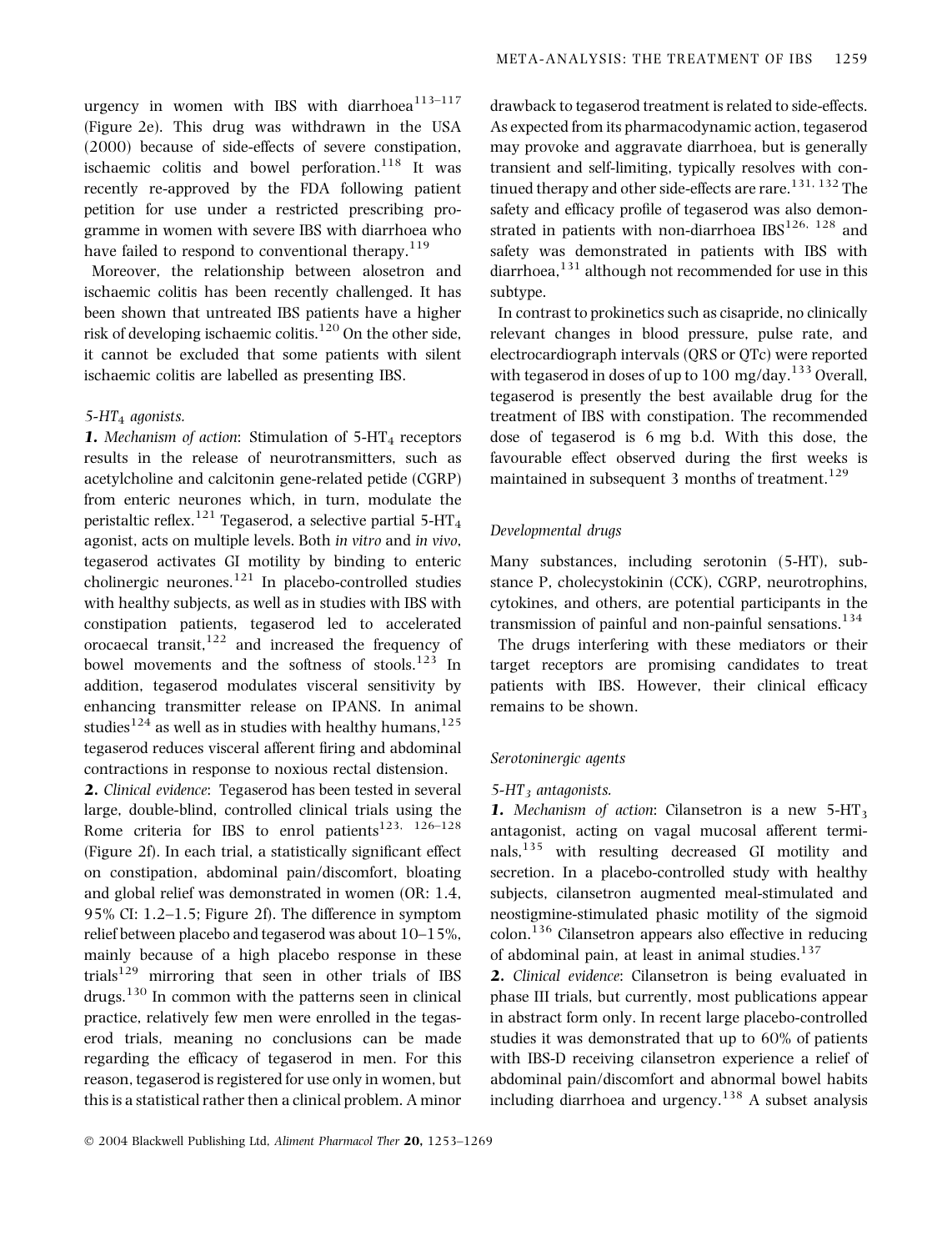of data from two double-blind placebo controlled studies demonstrated that unlike alosetron, cilasetron is also effective in males with IBS-D. $^{139}$ 

As expected, the side-effects of cilansetron are similar to those occurring with other  $5-\text{HT}_3$  antagonists (see  $5-\text{HT}_3$  antagonist). Constipation is the main adverse effect occurring in up to  $8\%$  of subjects.<sup>138, 139</sup> In addition, the concerns persist regarding a potential risk of developing ischaemic colitis in patients treated with cilansetron.<sup>138</sup> The approval of cilansetron for both men and women with IBS-D is currently pending in the USA and Europe.

## $5-HT_4$  agonists.

1. Mechanism of action: As discussed previously in detail, stimulation of  $5-HT<sub>4</sub>$  receptors results in the release of neurotransmitters, such as acetylcholine and CGRP from enteric neurones which, in turn, modulate the peristaltic reflex.<sup>121</sup>

2. Clinical evidence: Prucalopride, a prokinetic agent with  $5-\text{HT}_4$  agonist effects, has shown promising results in the treatment of IBS with constipation.<sup>140–142</sup> For the time being, further studies have been suspended because of concerns about a carcinogenic effect in animals.

#### $5-HT_4$  antagonists.

1. Mechanism of action: The  $5-HT_4$  receptor antagonists are thought to antagonize both the ability of serotonin to sensitize the peristaltic reflex and 5-HT-induced defecation, at least in animal studies. $143$ 

One study with IBS patients showed that piboserod may have antidiarrhoeal and antinociceptive properties.<sup>144</sup> However, in healthy subjects, piboserod did not alter gastric emptying, small-bowel transit or colonic sensation or motor activity.<sup>145</sup> Thus, the effect of  $5-HT_4$ antagonists, sulamserod and piboserod, on GI functions is debatable.

2. Clinical evidence: Presently, there is no study directly evaluating the effect of  $5-HT_4$  antagonists on the IBS symptoms.

## Neutrophins.

1. Mechanism of action: Neutrophins (NTs), such as brain-derived neurotrophic factor (BDNF) or neutrophin (NT3, NT4) accelerate intestinal transit by directly modulating neurotransmitter synthesis and increasing neuronal excitability.<sup>146</sup>

Studies in healthy subjects have shown that recombinant human NTs accelerate colonic transit and increase stool frequency.<sup>147</sup> Further studies are needed to elucidate the precise mechanism by which NTs influence smooth muscle contractility and/or enteric nerve function in the human GI tract.<sup>146</sup>

2. Clinical evidence: No clinical studies were conducted to date to evaluate the therapeutic potential of NTs in IBS.

### Tachykinin receptor antagonists.

1. Mechanism of action: Tachykinin receptor antagonists may, theoretically, be visceral analgesics as well as antispasmodics.<sup>148</sup>

The neurokinin 1 (NK1) and NK3 receptors do not appear to play significant roles in normal GI functions, but both may be involved in defensive or pathological processes. Interactions between NK1 receptors and enteric non-adrenergic, non-cholinergic motorneurones suggest the role of this receptor in disrupted colonic motility. NK1 receptors may have additional influences on intestinal mucosal inflammatory or 'irritant' processes.<sup>149</sup> In animal studies, the NK1 receptor antagonist CJ-11974 showed a weak trend towards increased pressure thresholds for discomfort following repetitive sigmoid distension.<sup>150</sup>

Similarly, NK3 receptor antagonists as talnetant appear to inhibit intestinal nociception via a 'peripheral' mechanism that may be intestine-specific.<sup>151</sup>

Experimental data indicate a role for tachykinin NK2 receptors in the regulation of intestinal motor functions (both excitatory and inhibitory), secretions, inflammation and visceral sensitivity.<sup>152</sup> NK2 receptor antagonists reduce the hyper-responsiveness that occurs following intestinal inflammation or application of stressful stimuli to animals.

In healthy volunteers, the selective NK2 antagonist nepadutant reduced the motility-stimulating effects and IBS-like symptoms triggered by intravenous infusion of neurokinin  $A$ .<sup>153</sup> Thus, the blockade of peripheral tachykinin NK2 receptors could be considered as a possible mechanism for decreasing the painful symptoms and altered bowel habits of IBS patients.

2. Clinical evidence: For the time being, the clinical data on the role of tachykinin receptor antagonists in IBS patients are lacking.

#### Somatostatin analogues.

1. Mechanism of action: The hypothesis on abnormal activation of brain modulating pain centres such as the thalamus and the anterior cingulate cortex in IBS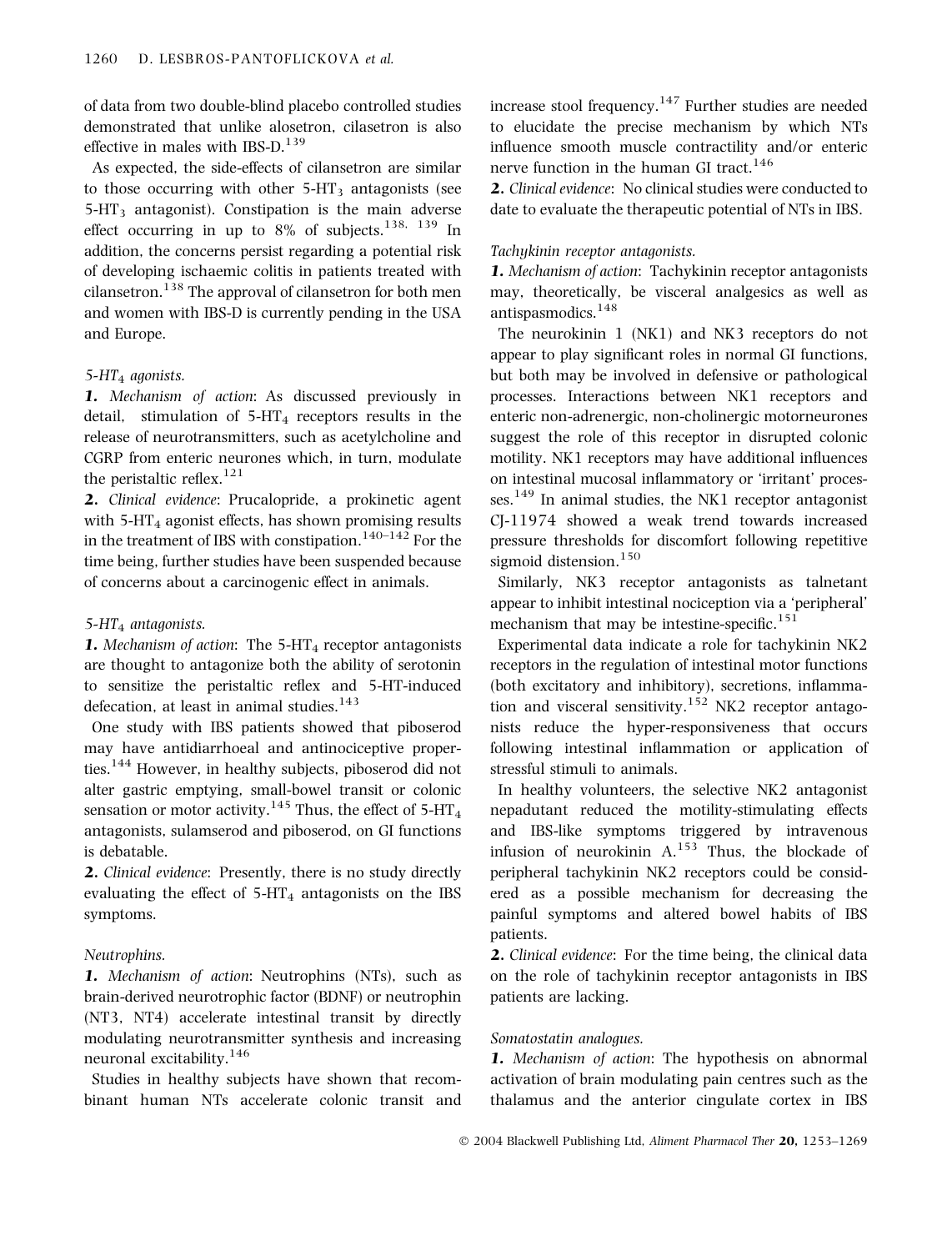multiple components, such as analgesic, antihyperalgesic effects, as well as effects on the attention and emotional aspects of chronic pain and discomfort.<sup>154–157</sup> The peripheral effect of somatostatin in IBS with diarrhoea may be mediated via inhibition of the exaggerated release of serotonin from enteroendocrine cells that has been demonstrated in this subgroup of patients with IBS.<sup>158</sup>

The peripherally administered somatostatin analogue octreotide has been reported to slow intestinal transit in IBS subjects with diarrhoea.<sup>159</sup> In addition, in IBS subjects but not controls, octreotide increased rectal perception threshold for discomfort.<sup>160</sup> However, the parenteral administration of octreotide is impractical, and adequate clinical trials have not yet been performed. 2. Clinical evidence: The clinical studies using somatostatin analogues in the treatment of IBS are not yet available.

## Adrenergic modulators.

1. Mechanism of action: Increased sympathetic activity and decreased parasympathetic activity<sup>161</sup> have been described in IBS patients. Alteration of sympathetic modulation of visceral sensitivity may lead to increased perception of gut stimuli.<sup>162</sup> Parasympathetic colonic dysregulation may lead to an increase or decrease in the frequency of HAPC in the colon. $43$  This may play a role in diarrhoea and in slow-transit constipation, thereby determining the predominant bowel habit pattern in  $IBS.<sup>163</sup>$ 

Several studies assessed the effect of adrenergic agonists in IBS in order to evaluate the role of autonomic nervous system activity in IBS.  $\alpha$ 2-Adrenergic agonists such as clonidine or lidamidine may act on a-2-adrenoreceptors and influence transmission of sensory information and pain.<sup>164</sup> In uncontrolled trials with healthy volunteers, clonidine increased colonic compliance, delayed small bowel transit and reduced colonic tone and sensitivity to distension.<sup>164, 165</sup>

2. Clinical evidence: In a recent double-blind, placebocontrolled trial in patients with IBS-D, clonidine led to improvement of abdominal discomfort and stool

consistency.<sup>166</sup> However, with respect to relief of IBS symptoms, lidamidine, another a2-agonist, was not superior to placebo in two placebo-controlled clinical trials.167, 168

Neostigmine, an acetylcholinesterase inhibitor, improved gas transit and abdominal symptoms, and intestinal propulsion in IBS patients with intestinal gas retention.<sup>169</sup> However, side-effects with cholinesterase inhibitors are common and cardiac toxicity may be severe, including fatal arrhythmias.<sup>170</sup>

Thus, further clinical trials are needed to evaluate the role of parasympathomimetic agents in the treatment of patients with abdominal complaints related to gas retention.

# NON-DRUG OPTIONS

# Diet

# Elimination diet.

1. Mechanism of action: Two-thirds of patients perceive their IBS symptoms as food-related.<sup>8</sup> Postprandial worsening of symptoms $171$  as well as intolerance to one or more nutrients<sup>172</sup> are commonly described by IBS patients. Several pathological mechanisms may be responsible for this intolerance, such as visceral hypersensitivity,<sup>173, 174</sup> motility disturbances,<sup>175</sup> sugar malabsorption,  $176-178$  gas-handling disturbances<sup>41, 179</sup> and abnormal colonic fermentation.<sup>39, 40</sup> However, anxiety or depression greatly affect the reporting of food-related symptoms.<sup>8, 180</sup> This speaks, at present, against a major role of food intolerance in the pathogenesis of IBS.

2. Clinical evidence: Elimination diets in IBS have yielded conflicting results.<sup>181</sup> Identifying offending dietary substances, e.g. lactose, caffeine, fatty foods, alcohol, gasproducing foods, sorbitol, etc. can help some patients<sup>182</sup> but overly zealous dietary restrictions are harmful, as patients may begin a process of dietary elimination that can lead to severely unbalanced nutrition or an obsessive preoccupation with diet.

# Probiotics.

1. Mechanism of action: The rationale for the use of probiotics in IBS is its association with infectious diarrhoea. It is generally accepted that IBS-like symptoms are highly prevalent in the months after cure from infectious enteritis, in particular associated after travel to tropical countries. About 7–30% of patients with infectious diarrhoea can develop IBS.<sup>6, 183-185</sup>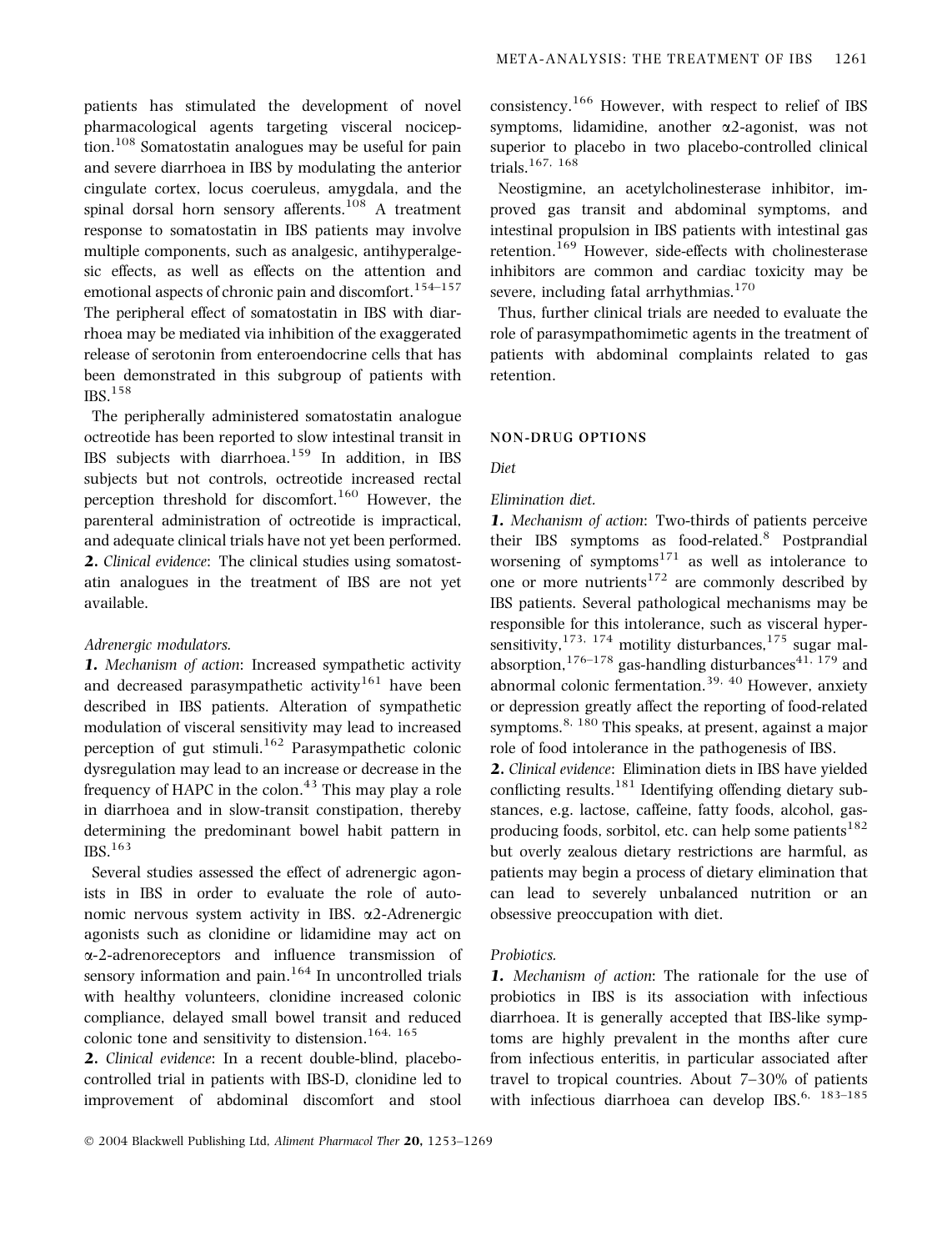Inflammatory infiltration of the intestinal mucosa was observed in IBS subjects after infectious gastroenteritis<sup>6, 186</sup> as well as in other IBS patients.<sup>187</sup> Among the possible mechanisms of probiotic therapy is the promotion of the endogenous defence barrier of the gut. These include normalization of increased intestinal permeability and altered gut microecology as well as improvement of the intestine immunological barrier.

2. Clinical evidence: Some probiotics, including acidophilus or bifidus milk, were reported to relieve constipation in an uncontrolled study with a small number of patients.<sup>188</sup> In a randomized, placebo-controlled study, probiotics containing Saccharomyces boulardii decreased functional diarrhoea but did not influence other IBS symptoms.<sup>189</sup> Several recent, double-blind placebocontrolled studies showed no effect of probiotic preparations on symptoms or bowel habit in IBS- $D^{190}$  or IBS-C subjects.191 In other studies, probiotics were more efficient than placebo in relieving IBS symptoms.<sup>192–194</sup> However, these studies suffer from methodological inadequacies, including a small number of patients, low compliance and poor statistical analysis. Thus, there is not enough clinical evidence to recommend the use of probiotics in the treatment of IBS.

#### Psychotherapy.

1. Mechanism of action: Psychological factors such as stressful or traumatic life events are reported by up to 60% of IBS patients, and are associated with the first onset of symptoms or with symptom exacerbation<sup>7, 195</sup> (Figure 1). Harmful events such as abuse, neglect or loss of a parent have been described in IBS patients<sup>196, 197</sup> and, to a certain degree, also in animals models.<sup>198</sup> The aggregation of IBS in families of patients with IBS might also be due to learned responses which are transmitted in early childhood.<sup>3</sup> These responses may imply a tendency towards anxiety, depression and somatization.<sup>196</sup>

Thus, it has been suggested that reducing the severity of psychological distress by will alleviate the symptoms of IBS. Psychotherapy, such as cognitive-behavioural therapy,<sup>199</sup> dynamic/interpersonal psychotherapy, hypnotherapy,  $200$  and stress management<sup>201</sup> may reduce autonomic arousal and anxiety and thus reduce the frequency and severity of symptoms.

There are a number of pathophysiological studies directly evaluating the effect of psychotherapy on GI motility or visceral sensitivity. Most of these studies are related to hypnotherapy. Some controlled studies with IBS patients reported reductions in fasting colonic motility<sup>202</sup> or improvements in abnormal sensory perception in IBS patients<sup>203, 204</sup> with hypnotherapy compared with no treatment or supportive psychotherapy. However, others failed to find such an effect and attributed the improvement of IBS symptoms to reduction in psychological distress and somatization by psychotherapy.<sup>205</sup>

2. Clinical evidence: There have been numerous trials of psychological treatment in IBS. Many suffer of methodological inadequacies.<sup>206</sup> The main problem of these studies are the absence of a true control group and lack of adequate blinding, leading to a bias assessment.<sup>206</sup>

For example, hypnotherapy was reported to improve IBS symptoms compared with supportive psychotherapy<sup>207</sup>. symptom-monitoring wait-list condition<sup>208</sup> or no treatment.<sup>209</sup> However, some measures such as the therapist contact time or degree of attention to symptoms are lower with these therapeutic procedures than with hypnotherapy. Thus, given the generous placebo response that accompanies trials of functional bowel disorders, $130$  the absence of adequate control groups may account for the favourable effect obtained with psychotherapy.<sup>206</sup> Accordingly, in a adequately controlled trial in IBS subjects comparing cognitive behaviour and relaxation therapy to standard care alone showed a reduction in anxiety, depression, social functioning scale and bowel symptoms, with, however, no difference between the three approaches. $^{210}$  In addition, similar therapies have been successfully used in organic disorders such as breast cancer.<sup>211</sup> Thus, this type of therapy might simply modify illness behaviour, thus improving the handling of the disorder by the patient. Moreover, while some therapies such as cognitive behaviour therapy, appear efficacious in IBS patients, they are not cost-effective. $212$  In conclusion, the role for psychotherapy in IBS has not been established.<sup>206</sup>

#### CONCLUSION

Despite welcome improvements in trial design and robustness of studies for the newer therapeutic agents for IBS, evaluation of traditional treatments is hampered by poor methodology and inconclusive findings. Many of the treatments currently used in IBS are of dubious efficacy.

The results of our meta-analysis are summarized in the Table 2. We give a grade A evidence-based recommendation for the use of tegaserod for IBS with constipation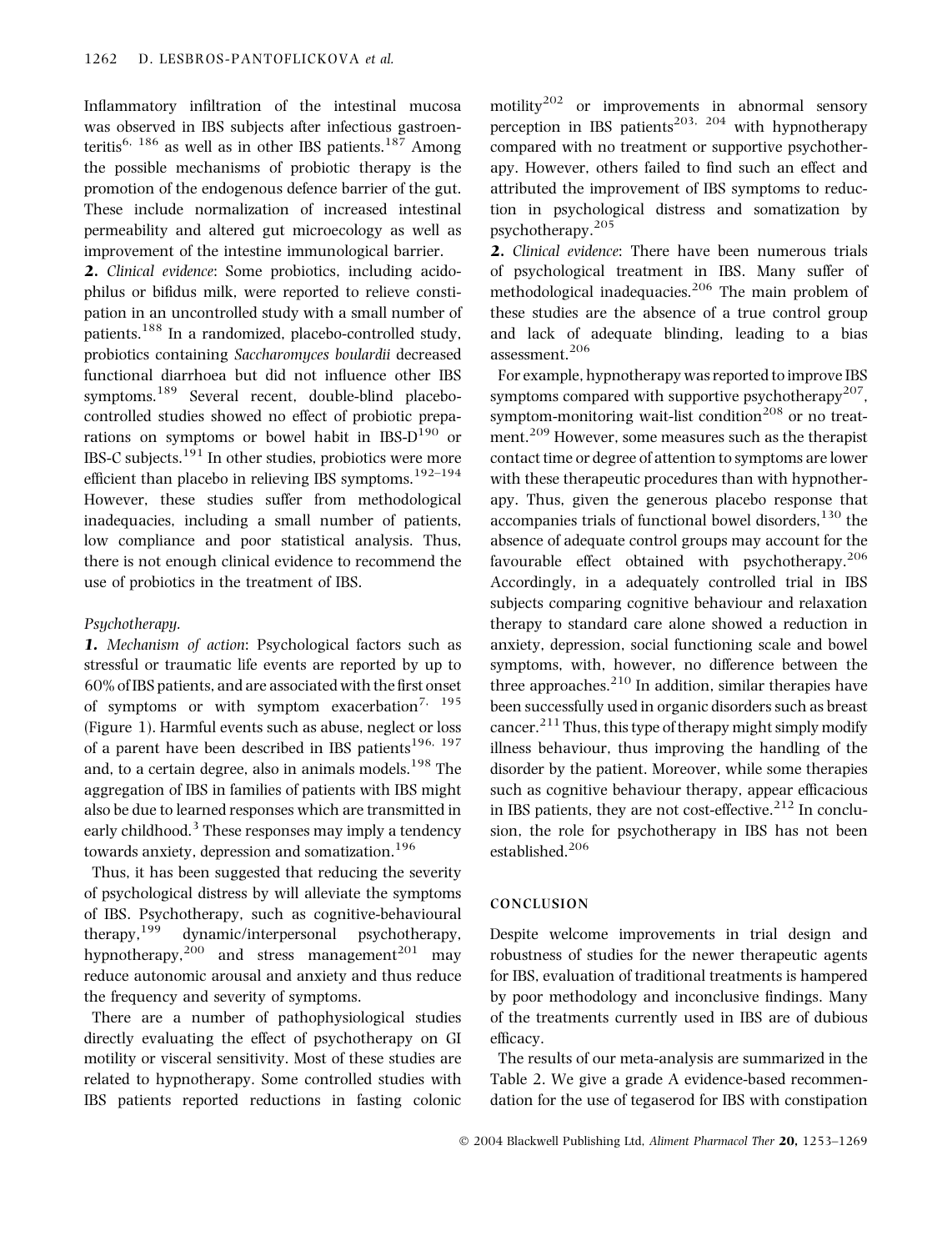in women and alosetron for women with severe IBS with diarrhoea who have failed on conventional therapy. Antidepressants are recommended for IBS with diarrhoea patients with severe refractory symptoms. Loperamide can be recommended in patients with painless diarrhoea.

There is not enough evidence to recommend the use of bulking agents in the treatment of constipation, except as adjuvants in patients with painless constipation. Most trials with antispasmodics were methodologically flawed, and the clinical evidence supporting their use is weak. We do not recommend the use of stimulating laxatives, peppermint oil, prokinetic agents or benzodiazepines in the treatment of IBS.

Elimination diet cannot be recommended except in patients with proven food intolerance. Current studies do not support the routine use of probiotics in IBS patients and large, placebo-controlled trials need to be performed. Finally, the role for psychotherapy in IBS is not established.

## ACKNOWLEDGEMENTS

The authors wish to thank Frances Weir, Thomson Acumed, for editorial support on the manuscript. The editorial assistance was funded by Novartis Pharma AG.

#### **REFERENCES**

- 1 Mearin F, Badia X, Balboa A, et al. Irritable bowel syndrome prevalence varies enormously depending on the employed diagnostic criteria: comparison of Rome II versus previous criteria in a general population. Scand J Gastroenterol 2001; 36: 1155–61.
- 2 Morris-Yates A, Talley NJ, Boyce PM, Nandurkar S, Andrews G. Evidence of a genetic contribution to functional bowel disorder. Am J Gastroenterol 1998; 93: 1311–7.
- 3 Levy RL, Jones KR, Whitehead WE, Feld SI, Talley NJ, Corey LA. Irritable bowel syndrome in twins: heredity and social learning both contribute to etiology. Gastroenterology 2001; 121: 799–804.
- 4 Mohammed I, Cherkas L, Riley AS, Spector TD, Trudgill JL. Genetic influences in irritable bowel syndrome: a twin study. Gastroenterology 2002; 122: T1681.
- 5 Ladd CO, Huot RL, Thrivikraman KV, Nemeroff CB, Meaney MJ, Plotsky PM. Long-term behavioral and neuroendocrine adaptations to adverse early experience. Prog Brain Res 2000; 122: 81–103.
- 6 Gwee KA, Leong YL, Graham C, et al. The role of psychological and biological factors in postinfective gut dysfunction. Gut 1999; 44: 400–6.
- 7 Bennett EJ, Tennant CC, Piesse C, Badcock CA, Kellow JE. Level of chronic life stress predicts clinical outcome in irritable bowel syndrome. Gut 1998; 43: 256–61.
- 8 Simren M, Mansson A, Langkilde AM, et al. Food-related gastrointestinal symptoms in the irritable bowel syndrome. Funct Gastrointest Disord 2001; 63: 108–15.
- 9 Thompson WG, Heaton KW, Smyth GT, Smyth C. Irritable bowel syndrome in general practice: prevalence, characteristics, and referral. Gut 2000; 46: 78–82.
- 10 Drossman DA, Whitehead WE, Camilleri M. Irritable bowel syndrome: a technical review for practice guideline development. Gastroenterology 1997; 112: 2120–37.
- 11 Drossman DA, Thompson WG. The irritable bowel syndrome: review and a graduated multicomponent treatment approach. Ann Intern Med 1992; 116 (12 Pt 1): 1009–16.
- 12 Stenner PH, Dancey CP, Watts S. The understanding of their illness amongst people with irritable bowel syndrome: a Q methodological study. Soc Sci Med 2000; 51: 439–52.
- 13 Shen B, Soffer E. The challenge of irritable bowel syndrome: creating an alliance between patient and physician. Cleve Clin J Med 2001; 68: 224–33, 236.
- 14 Clouse RE. Antidepressants for irritable bowel syndrome. Gut 2003; 52: 598–9.
- 15 Nielsen OH, Gjorup T, Christensen FN. Gastric emptying rate and small bowel transit time in patients with irritable bowel syndrome determined with 99mTc-labeled pellets and scintigraphy. Dig Dis Sci 1986; 31: 1287–91.
- 16 Lu CL, Chen CY, Chang FY, Lee SD. Characteristics of small bowel motility in patients with irritable bowel syndrome and normal humans: an Oriental study. Clin Sci (Lond) 1998; 95: 165–9.
- 17 Bennett EJ, Evans P, Scott AM, et al. Psychological and sex features of delayed gut transit in functional gastrointestinal disorders. Gut 2000; 46: 83–7.
- 18 Cann PA, Read NW, Brown C, Hobson N, Holdsworth CD. Irritable bowel syndrome: relationship of disorders in the transit of a single solid meal to symptom patterns. Gut 1983; 24: 405–11.
- 19 Kellow JE, Eckersley GM, Jones M. Enteric and central contributions to intestinal dysmotility in irritable bowel syndrome. Dig Dis Sci 1992; 37: 168–74.
- 20 Small PK, Loudon MA, Hau CM, Noor N, Campbell FC. Largescale ambulatory study of postprandial jejunal motility in irritable bowel syndrome. Scand J Gastroenterol 1997; 32: 39–47.
- 21 Bazzocchi G, Ellis J, Villanueva-Meyer J, et al. Postprandial colonic transit and motor activity in chronic constipation. Gastroenterology 1990; 98: 686–93.
- 22 Ashraf W, Lof J, Jin G, Quigley EM. Comparative effects of intraduodenal psyllium and senna on canine small bowel motility. Aliment Pharmacol Ther 1994; 8: 329–36.
- 23 Cook IJ, Irvine EJ, Campbell D, Shannon S, Reddy SN, Collins SM. Effect of dietary fiber on symptoms and rectosigmoid motility in patients with irritable bowel syndrome. A controlled, crossover study. Gastroenterology 1990; 98: 66–72.
- 24 Hebden JM, Blackshaw E, D'Amato M, Perkins AC, Spiller RC. Abnormalities of GI transit in bloated irritable bowel syn-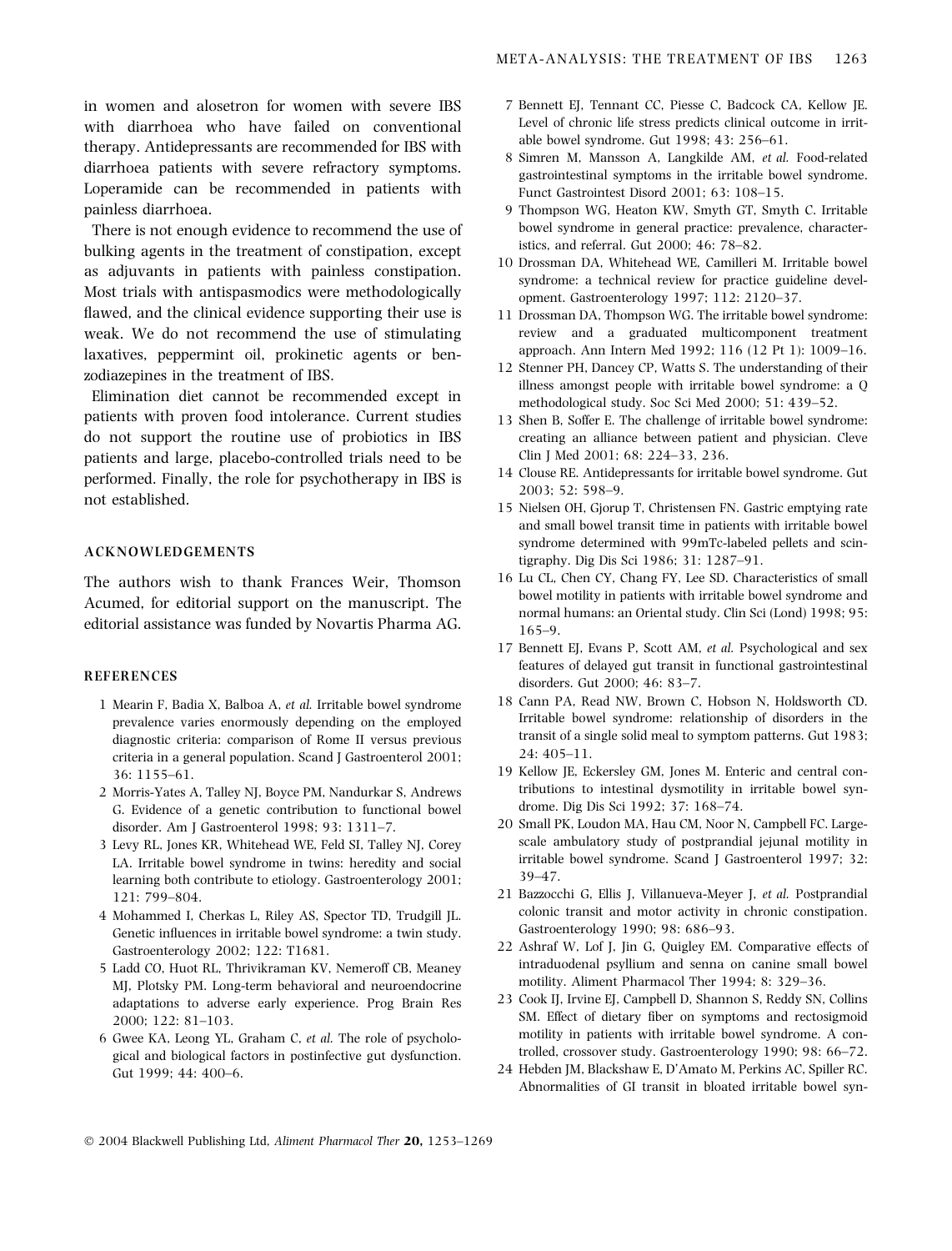drome: effect of bran on transit and symptoms. Am J Gastroenterol 2002; 97: 2315–20.

- 25 Arthurs Y, Fielding JF. Double blind trial of ispaghula/ poloxamer in the irritable bowel syndrome. Ir Med J 1983; 76: 253.
- 26 Fowlie S, Eastwood MA, Prescott R. Irritable bowel syndrome: assessment of psychological disturbance and its influence on the response to fibre supplementation. J Psychosom Res 1992; 36: 175–80.
- 27 Jalihal A, Kurian G. Ispaghula therapy in irritable bowel syndrome: improvement in overall well-being is related to reduction in bowel dissatisfaction. J Gastroenterol Hepatol 1990; 5: 507–13.
- 28 Longstreth GF, Fox DD, Youkeles L, Forsythe AB, Wolochow DA. Psyllium therapy in the irritable bowel syndrome. A double-blind trial. Ann Intern Med 1981; 95: 53–6.
- 29 Lucey MR, Clark ML, Lowndes J, Dawson AM. Is bran efficacious in irritable bowel syndrome? A double blind placebo controlled crossover study. Gut 1987; 28: 221–5.
- 30 Nigam P, Kapoor KK, Rastog CK, Kumar A, Gupta AK. Different therapeutic regimens in irritable bowel syndrome. J Assoc Physicians India 1984; 32: 1041–4.
- 31 Prior A, Whorwell PJ. Double blind study of ispaghula in irritable bowel syndrome. Gut 1987; 28: 1510–3.
- 32 Ritchie JA, Truelove SC. Treatment of irritable bowel syndrome with lorazepam, hyoscine butylbromide, and ispaghula husk. Br Med J 1979; 1: 376-8.
- 33 Ritchie JA, Truelove SC. Comparison of various treatments for irritable bowel syndrome. Br Med J 1980; 281: 1317-9.
- 34 Snook J, Shepherd HA. Bran supplementation in the treatment of irritable bowel syndrome. Aliment Pharmacol Ther 1994; 8: 511–4.
- 35 Soltoft J, Krag B, Gudmand-Hoyer E, Kristensen E, Wulff HR. A double-blind trial of the effect of wheat bran on symptoms of irritable bowel syndrome. Lancet 1976; 1: 270–2.
- 36 Toskes PP, Connery KL, Ritchey TW. Calcium polycarbophil compared with placebo in the irritable bowel syndrome. Aliment Pharmacol Ther 1993; 7: 87–92.
- 37 Quartero O, de Wit NJ, Meiniche-Smidt V, et al. Bulking agents for the treatment of irritable bowel syndrome: a meta-analysis. Gastroenterology 2004; 126 (4 Suppl. 2): S1443.
- 38 Bijkerk CJ, Muris JW, Knottnerus JA, Hoes AW, de Wit NJ. Systematic review: The role of different types of fibre in the treatment of irritable bowel syndrome. Aliment Pharmacol Ther 2004; 19: 245–51.
- 39 King TS, Elia M, Hunter JO. Abnormal colonic fermentation in irritable bowel syndrome. Lancet 1998; 352: 1187–9.
- 40 Kajs TM, Fitzgerald JA, Buckner RY, et al. Influence of a methanogenic flora on the breath H2 and symptom response to ingestion of sorbitol or oat fiber. Am J Gastroenterol 1997; 92: 89–94.
- 41 Malagelada JR. Sensation and gas dynamics in functional gastrointestinal disorders. Gut 2002; 51 (Suppl. 1): i72–5.
- 42 Bazzocchi G, Ellis J, Villanueva-Meyer J, Reddy SN, Mena I, Snape WJ Jr. Effect of eating on colonic motility and transit in patients with functional diarrhea. Simultaneous scinti-

graphic and manometric evaluations. Gastroenterology 1991; 101: 1298–306.

- 43 Choi MG, Camilleri M, O'Brien MD, Kammer PP, Hanson RB. A pilot study of motility and tone of the left colon in patients with diarrhea due to functional disorders and dysautonomia. Am J Gastroenterol 1997; 92: 297–302.
- 44 Chey WY, Jin HO, Lee MH, Sun SW, Lee KY. Colonic motility abnormality in patients with irritable bowel syndrome exhibiting abdominal pain and diarrhea. Am J Gastroenterol 2001; 96: 1499–506.
- 45 Gorard DA, Libby GW, Farthing MJ. Ambulatory small intestinal motility in 'diarrhoea' predominant irritable bowel syndrome. Gut 1994; 35: 203–10.
- 46 Vassallo MJ, Camilleri M, Phillips SF, et al. Colonic tone and motility in patients with irritable bowel syndrome. Mayo Clin Proc 1992; 67: 725–31.
- 47 Cann PA, Read NW, Holdsworth CD, Barends D. Role of loperamide and placebo in management of irritable bowel syndrome (IBS). Dig Dis Sci 1984; 29: 239–47.
- 48 Thimister PW, Hopman WP, van Roermund RF, et al. Inhibition of pancreaticobiliary secretion by loperamide in humans. Hepatology 1997; 26: 256–61.
- 49 Sun WM, Read NW, Verlinden M. Effects of loperamide oxide on gastrointestinal transit time and anorectal function in patients with chronic diarrhoea and faecal incontinence. Scand J Gastroenterol 1997; 32: 34–8.
- 50 Lavo B, Stenstam M, Nielsen AL. Loperamide in treatment of irritable bowel syndrome – a double-blind placebo controlled study. Scand J Gastroenterol Suppl 1987; 130: 77-80.
- 51 Efskind PS, Bernklev T, Vatn MH. A double-blind placebocontrolled trial with loperamide in irritable bowel syndrome. Scand J Gastroenterol 1996; 31: 463–8.
- 52 Hovdenak N. Loperamide treatment of the irritable bowel syndrome. Scand J Gastroenterol 1987; 130: 81-4.
- 53 Klein KB. Controlled treatment trials in the irritable bowel syndrome: a critique. Gastroenterology 1988; 95: 232–413.
- 54 Delmont J. The value of adding an antispasmodic musculotropic agent in the treatment of painful constipation in functional colopathies with bran. Double-blind study. Med Chir Dig 1981; 10: 365–70.
- 55 Levy C, Charbonnier A, Cachin M. Pinaverium bromide and functional colonic disease (double-blind study). Sem Hop Ther 1977; 53: 372–4.
- 56 Fielding JF. Double blind trial of trimebutine in the irritable bowel syndrome. Ir Med J 1980; 73: 377-9.
- 57 Moshal MG, Herron M. A clinical trial of trimebutine (Mebutin) in spastic colon. J Int Med Res 1979; 7: 231–4.
- 58 Centonze V, Imbimbo BP, Campanozzi F, Attolini E, Daniotti S, Albano O. Oral cimetropium bromide, a new antimuscarinic drug, for long-term treatment of irritable bowel syndrome. Am J Gastroenterol 1988; 83: 1262–6.
- 59 Dobrilla G, Imbimbo BP, Piazzi L, Bensi G. Longterm treatment of irritable bowel syndrome with cimetropium bromide: a double blind placebo controlled clinical trial. Gut 1990; 31: 355–8.
- 60 Passaretti S, Guslandi M, Imbimbo BP, Daniotti S, Tittobello A. Effects of cimetropium bromide on gastrointestinal transit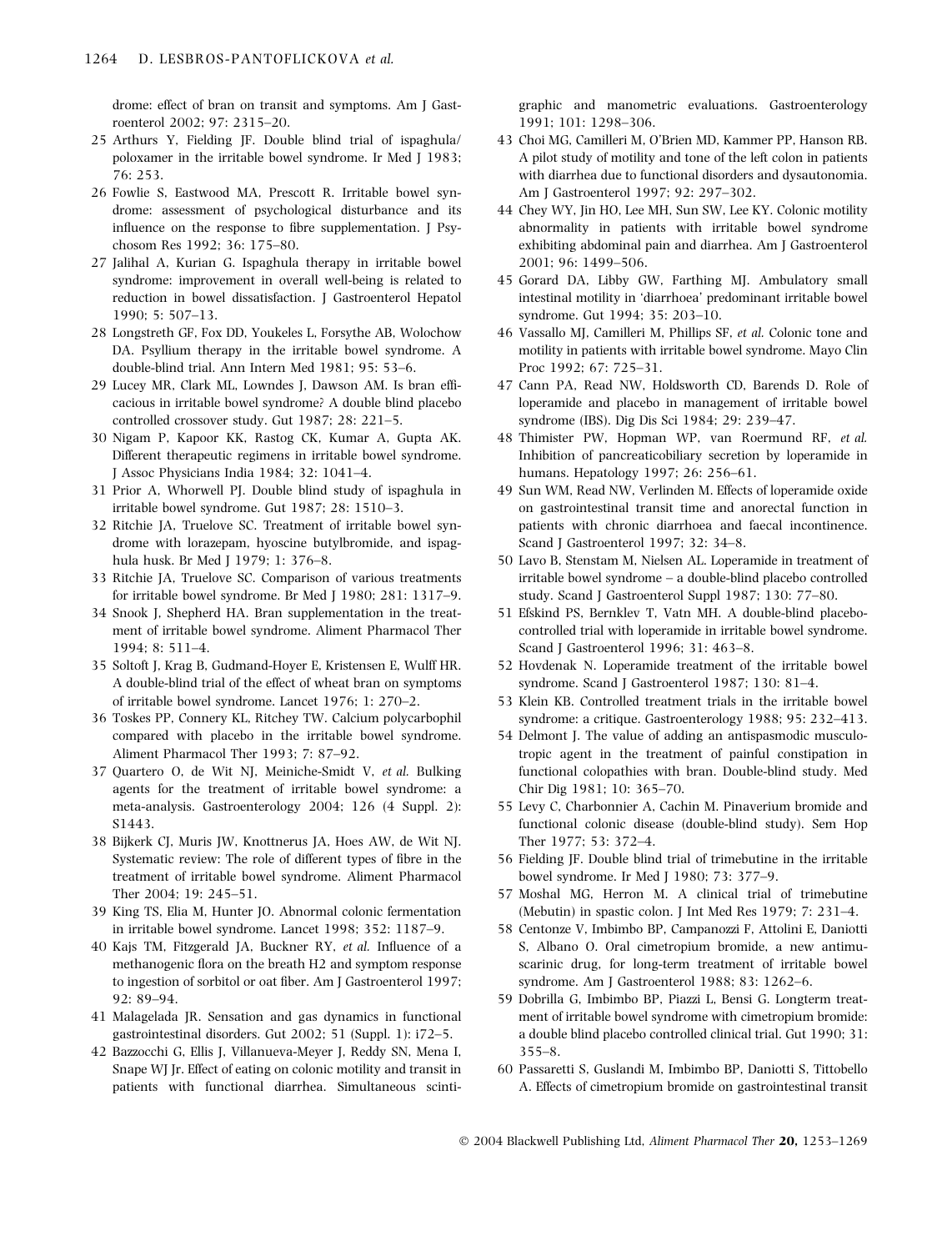time in patients with irritable bowel syndrome. Aliment Pharmacol Ther 1989; 3: 267–76.

- 61 Piai G, Mazzacca G. Prifinium bromide in the treatment of the irritable colon syndrome. Gastroenterology 1979; 77: 500–2.
- 62 Barbier P. Etude controllée en double aveugle d'un nouvel antispasmodique colique. Ars Med 1981; 21: 1879–80.
- 63 Battaglia G, Morselli-Labate AM, Camarri E, et al. Otilonium bromide in irritable bowel syndrome: a double-blind, placebocontrolled, 15-week study. Aliment Pharmacol Ther 1998; 12: 1003–10.
- 64 Castiglione F, Daniele B, Mazzacca G. Therapeutic strategy for the irritable bowel syndrome. Ital J Gastroenterol 1991; 23 (8 Suppl. 1): 53–5.
- 65 Glende M, Morselli-Labate AM, Battaglia G, Evangelista S. Extended analysis of a double-blind, placebo-controlled, 15-week study with otilonium bromide in irritable bowel syndrome. Eur J Gastroenterol Hepatol 2002; 14: 1331–8.
- 66 Berthelot J, Centonze M. Etude controlée en double aveugle DUSPATALIN (Mebeverine) contre placebo, dans le traitement du colon irritable. Gaz Med France 1981; 88: 2341–3.
- 67 Connell AM. Physiological and clinical assessment of the effect of the musculotropic agent mebeverine on the human colon. Br Med J 1965; 5466: 848–51.
- 68 Kruis W, Weinzierl M, Schussler P, Holl J. Comparison of the therapeutic effect of wheat bran, mebeverine and placebo in patients with the irritable bowel syndrome. Digestion 1986; 34: 196–201.
- 69 Tasman-Jones C. Mebeverine in patients with the irritable colon syndrome: double blind study. N Z Med J 1973; 77: 232–5.
- 70 Schafer E, Ewe K. The treatment of irritable colon. Efficacy and tolerance of buscopan plus, buscopan, paracetamol and placebo in ambulatory patients with irritable colon. Fortschr Med 1990; 108: 488–92.
- 71 Carling I, Svedberg LE, Hulten S. Short term treatment of the irritable bowel syndrome: a placebo-controlled trial of peppermint oil against hyoscyamine. OPMEAR 1989; 34: 55–7.
- 72 Dew MJ, Evans BK, Rhodes J. Peppermint oil for the irritable bowel syndrome: a multicentre trial. Br J Clin Pract 1984; 394: 398.
- 73 Lech Y, Olesen KM, Hey H, Rask-Pedersen E, Vilien M, Ostergaard O. Treatment of irritable bowel syndrome with peppermint oil. A double-blind study with a placebo. Ugeskr Laeger 1988; 150: 2388–9.
- 74 Nash P, Gould SR, Bernardo DE. Peppermint oil does not relieve the pain of irritable bowel syndrome. Br J Clin Pract 1986; 40: 292–3.
- 75 Rees WD, Evans BK, Rhodes J. Treating irritable bowel syndrome with peppermint oil. Br Med J 1979; 2: 835-6.
- 76 Pittler MH, Ernst E. Peppermint oil for irritable bowel syndrome: a critical review and meta-analysis. Am J Gastroenterol 1998; 93: 1131–5.
- 77 Poynard T, Regimbeau C, Benhamou Y. Meta-analysis of smooth muscle relaxants in the treatment of irritable bowel syndrome. Aliment Pharmacol Ther 2001; 15: 355–61.
- 78 Cann PA, Read NW, Holdsworth CD. Oral domperidone: double blind comparison with placebo in irritable bowel syndrome. Gut 1983; 24: 1135–40.
- 79 Fielding JF. Domperidone treatment in the irritable bowel syndrome. Digestion 1982; 23: 125–7.
- 80 Milo R. Use of the peripheral dopamine antagonist, domperidone, in the management of gastro-intestinal symptoms in patients with irritable bowel syndrome. Curr Med Res Opin 1980; 6: 577–84.
- 81 Briejer MR, Akkermans LM, Schuurkes JA. Gastrointestinal prokinetic benzamides: the pharmacology underlying stimulation of motility. Pharmacol Rev 1995; 47: 631–51.
- 82 Farup PG, Hovdenak N, Wetterhus S, Lange OJ, Hovde O, Trondstad R. The symptomatic effect of cisapride in patients with irritable bowel syndrome and constipation. Scand J Gastroenterol 1998; 33: 128–31.
- 83 Van Outryve M, Milo R, Toussaint J, Van Eeghem P. 'Prokinetic' treatment of constipation-predominant irritable bowel syndrome: a placebo-controlled study of cisapride. J Clin Gastroenterol 1991; 13: 49–57.
- 84 Noor N, Small PK, Loudon MA, Hau C, Campbell FC. Effects of cisapride on symptoms and postcibal small-bowel motor function in patients with irritable bowel syndrome. Scand J Gastroenterol 1998; 33: 605–11.
- 85 Schutze K, Brandstatter G, Dragosics B, Judmaier G, Hentschel E. Double-blind study of the effect of cisapride on constipation and abdominal discomfort as components of the irritable bowel syndrome. Aliment Pharmacol Ther 1997; 11: 387–94.
- 86 Ferriman A. UK licence for cisapride suspended. BMJ 2000; 321: 259.
- 87 Blanchard EB, Scharff L, Schwarz SP, Suls JM, Barlow DH. The role of anxiety and depression in the irritable bowel syndrome. Behav Res Ther 1990; 28: 401–5.
- 88 Bonaz B, Baciu M, Papillon E, et al. Central processing of rectal pain in patients with irritable bowel syndrome: an fMRI study. Am J Gastroenterol 2002; 97: 654–61.
- 89 Drossman DA, Ringel Y, Vogt BA, et al. Alterations of brain activity associated with resolution of emotional distress and pain in a case of severe irritable bowel syndrome. Gastroenterology 2003; 124: 754–61.
- 90 Kilkens TO, Honig A, Rozendaal N, Van Nieuwenhoven MA, Brummer RJ. Systematic review: serotonergic modulators in the treatment of irritable bowel syndrome – influence on psychiatric and gastrointestinal symptoms. Aliment Pharmacol Ther 2003; 17: 43–51.
- 91 Gorard DA, Libby GW, Farthing MJ. Influence of antidepressants on whole gut and orocaecal transit times in health and irritable bowel syndrome. Aliment Pharmacol Ther 1994; 8: 159–66.
- 92 Gorard DA, Libby GW, Farthing MJ. 5-Hydroxytryptamine and human small intestinal motility: effect of inhibiting 5-hydroxytryptamine reuptake. Gut 1994; 35: 496–500.
- 93 Jackson JL, O'Malley PG, Tomkins G, Balden E, Santoro J, Kroenke K. Treatment of functional gastrointestinal disorders with antidepressant medications: a meta-analysis. Am J Med 2000; 108: 65–72.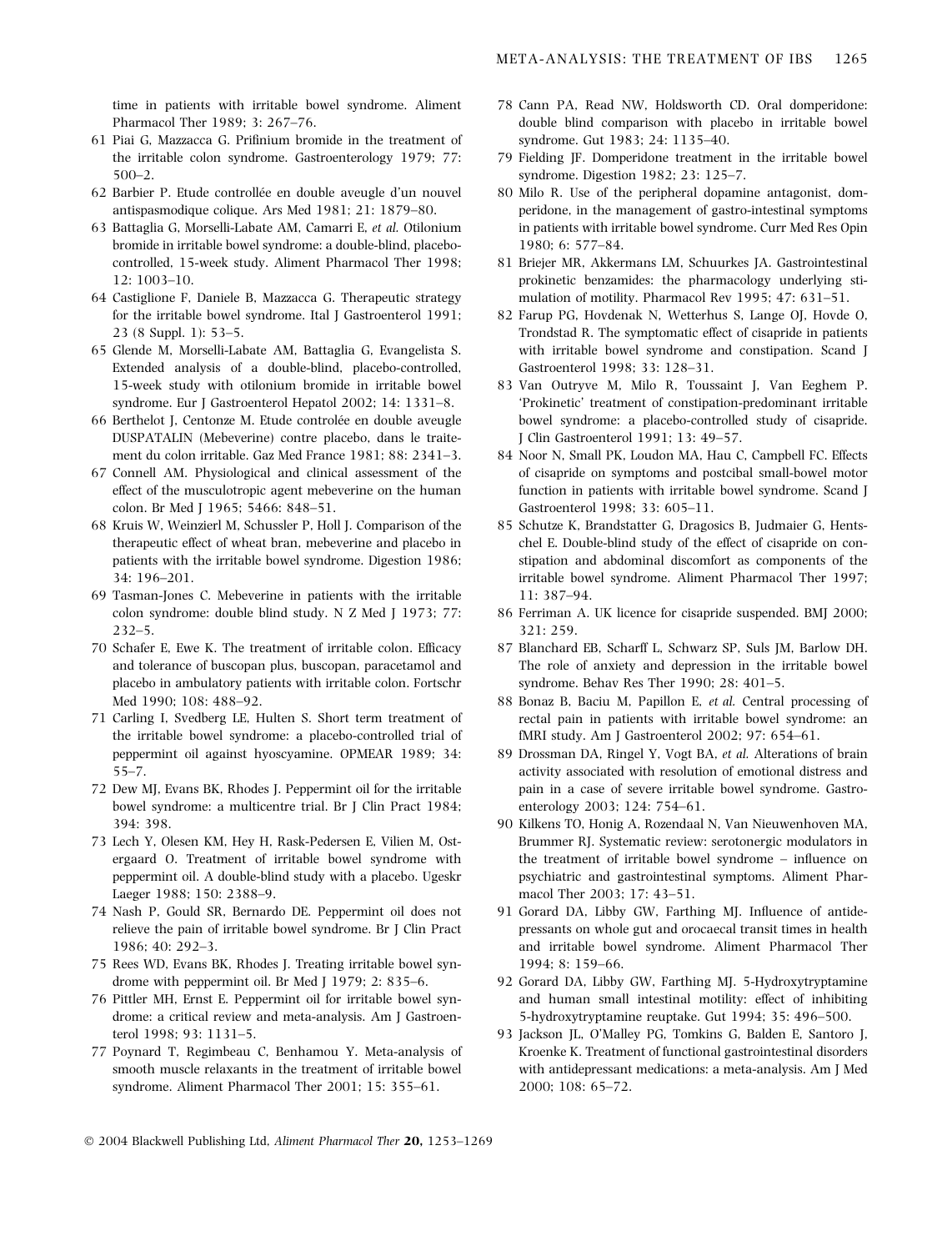- 94 Myren J, Groth H, Larssen SE, Larsen S. The effect of trimipramine in patients with the irritable bowel syndrome. A double-blind study. Scand J Gastroenterol 1982; 17: 871–5.
- 95 Myren J, Lovland B, Larssen SE, Larsen S. A double-blind study of the effect of trimipramine in patients with the irritable bowel syndrome. Scand J Gastroenterol 1984; 19: 835– 43.
- 96 Tripathi BM, Misra NP, Gupta AK. Evaluation of tricyclic compound (trimipramine) vis-a-vis placebo in irritable bowel syndrome (double blind randomised study). J Assoc Physicians India 1983; 31: 201–3.
- 97 Mertz H, Fass R, Kodner A, Yan-Go F, Fullerton S, Mayer EA. Effect of amitriptyline on symptoms, sleep, and visceral perception in patients with functional dyspepsia. Am J Gastroenterol 1998; 93: 160–5.
- 98 Rajagopalan M, Kurian G, John J. Symptom relief with amitriptyline in the irritable bowel syndrome. J Gastroenterol Hepatol 1998; 13: 738–41.
- 99 Steinhart MJ, Wong PY, Zarr ML. Therapeutic usefulness of amitriptyline in spastic colon syndrome. Int J Psychiatry Med 1981–82; 11: 45–57.
- 100 Drossman DA, Toner BB, Whitehead WE, et al. Cognitivebehavioral therapy versus education and desipramine versus placebo for moderate to severe functional bowel disorders. Gastroenterology 2003; 125: 19–31.
- 101 Greenbaum DS, Mayle JE, Vanegeren LE, et al. Effects of desipramine on irritable bowel syndrome compared with atropine and placebo. Dig Dis Sci 1987; 32: 257–66.
- 102 Heffner JD, Wilder RM, Wilson ID. Irritable colon and depression. Psychosomatics 1978; 19: 540–7.
- 103 Tanum L, Malt UF. A new pharmacologic treatment of functional gastrointestinal disorder. A double-blind placebocontrolled study with mianserin. Scand J Gastroenterol 1996; 31: 318–25.
- 104 Vij JG, Jiloha RC, Kumar N, et al. Effect of antidepressant drug (doxepin) on irritable bowel syndrome patients. Indian J Psychiatry 1991; 33: 243–6.
- 105 Kuiken SD, Tytgat GN, Boeckxstaens GE. The selective serotonin reuptake inhibitor fluoxetine does not change rectal sensitivity and symptoms in patients with irritable bowel syndrome: a double blind, randomized, placebo-controlled study. Clin Gastroenterol Hepatol 2003; 1: 219–28.
- 106 Clouse RE, Lustman PJ, Geisman RA, Alpers DH. Antidepressant therapy in 138 patients with irritable bowel syndrome: a five-year clinical experience. Aliment Pharmacol Ther 1994; 8: 409–16.
- 107 Gershon MD. Serotonin and its implication for the management of irritable bowel syndrome. Rev Gastroenterologic Disord 2003; 3 (Suppl. 2): S25–34.
- 108 Moses P, Coates M, Mahoney C, et al. Key elements of serotonin signaling are altered in IBD and IBS: support for a molecular basis of the irritable bowel syndrome. Am J Gastroenterol 2003; 98 (Suppl. 9): S262–3.
- 109 De Ponti F, Tonini M. Irritable bowel syndrome: new agents targeting serotonin receptor subtypes. Drugs 2001; 61: 317– 32.
- 110 Houghton LA, Foster JM, Whorwell PJ. Alosetron, a 5-HT3 receptor antagonist, delays colonic transit in patients with irritable bowel syndrome and healthy volunteers. Aliment Pharmacol Ther 2000; 14: 775–82.
- 111 Clemens CH, Samsom M, Van Berge Henegouwen GP, et al. Effect of alosetron on left colonic motility in non-constipated patients with irritable bowel syndrome and healthy volunteers. Aliment Pharmacol Ther 2002; 16: 993–1002.
- 112 Mayer EA, Berman S, Derbyshire SW, et al. The effect of the 5-HT3 receptor antagonist, alosetron, on brain responses to visceral stimulation in irritable bowel syndrome patients. Aliment Pharmacol Ther 2002; 16: 1357–66.
- 113 Bardhan KD, Bodemar G, Geldof H, et al. A double-blind, randomized, placebo-controlled dose-ranging study to evaluate the efficacy of alosetron in the treatment of irritable bowel syndrome. Aliment Pharmacol Ther 2000; 14: 23–34.
- 114 Camilleri M, Mayer EA, Drossman DA, et al. Improvement in pain and bowel function in female irritable bowel patients with alosetron, a 5-HT3 receptor antagonist. Aliment Pharmacol Ther 1999; 13: 1149–59.
- 115 Camilleri M, Northcutt AR, Kong S, Dukes GE, McSorley D, Mangel AW. Efficacy and safety of alosetron in women with irritable bowel syndrome: a randomised, placebo-controlled trial. Lancet 2000; 355: 1035–40.
- 116 Camilleri M, Chey WY, Mayer EA, et al. A randomized controlled clinical trial of the serotonin type 3 receptor antagonist alosetron in women with diarrhea-predominant irritable bowel syndrome. Arch Intern Med 2001; 161: 1733–40.
- 117 Lembo T, Wright RA, Bagby B, et al. Alosetron controls bowel urgency and provides global symptom improvement in women with diarrhea-predominant irritable bowel syndrome. Am J Gastroenterol 2001; 96: 2662–70.
- 118 Anonymous. Glaxo Wellcome withdraws irritable bowel syndrome medication. FDA Consum 2001; 35: 3.
- 119 McCarthy M. FDA allows controversial bowel drug back on to market. Lancet 2002; 359: 2095.
- 120 Singh G, Mithal A, Triadafilopoulos A. Patients with irritable bowel syndrome have a high risk of developing ischemic colitis. Gastroenterology 2004; 126 (4 Suppl. 2): 349.
- 121 Grider JR, Foxx-Orenstein AE, Jin JG. 5-Hydroxytryptamine4 receptor agonists initiate the peristaltic reflex in human, rat, and guinea pig intestine. Gastroenterology 1998; 115: 370– 80.
- 122 Prather CM, Camilleri M, Zinsmeister AR, McKinzie S, Thomforde G. Tegaserod accelerates orocecal transit in patients with constipation-predominant irritable bowel syndrome. Gastroenterology 2000; 118: 463–8.
- 123 Muller-Lissner SA, Fumagalli I, Bardhan KD, et al. Tegaserod, a 5-HT(4) receptor partial agonist, relieves symptoms in irritable bowel syndrome patients with abdominal pain, bloating and constipation. Aliment Pharmacol Ther 2001; 15: 1655–66.
- 124 Schikowski A, Thewissen M, Mathis C, Ross HG, Enck P. Serotonin type-4 receptors modulate the sensitivity of intramural mechanoreceptive afferents of the cat rectum. Neurogastroenterol Motil 2002; 14: 221–7.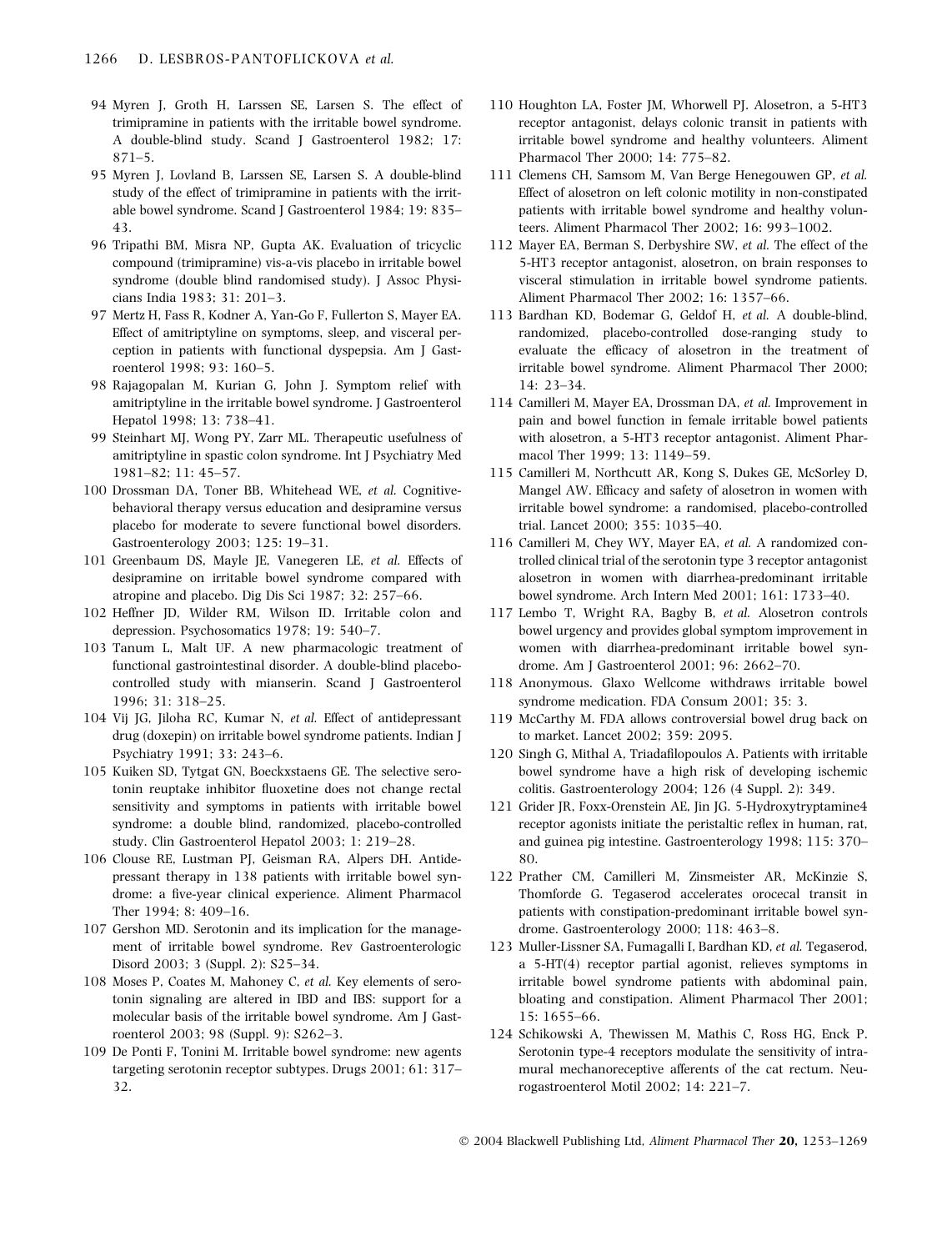- 125 Coffin B, Farmachidi JP, Rueegg P, Bastie A, Bouhassira D. Tegaserod, a 5-HT4 receptor partial agonist, decreases sensitivity to rectal distension in healthy subjects. Aliment Pharmacol Ther 2003; 17: 577–85.
- 126 Kellow J, Lee OY, Chang FY, et al. An Asia-Pacific, double blind, placebo controlled, randomised study to evaluate the efficacy, safety, and tolerability of tegaserod in patients with irritable bowel syndrome. Gut 2003; 52: 671–6.
- 127 Novick J, Miner P, Krause R, et al. A randomized, doubleblind, placebo-controlled trial of tegaserod in female patients suffering from irritable bowel syndrome with constipation. Aliment Pharmacol Ther 2002; 16: 1877–88.
- 128 Nyhlin H, Bang C, Elsborg L, et al. A double-blind, placebocontrolled, randomized study to evaluate the efficacy, safety and tolerability of tegaserod in patients with irritable bowel syndrome. Scand J Gastroenterol 2004; 39: 119-26.
- 129 Jones BW, Moore DJ, Robinson SM, Song F. A systematic review of tegaserod for the treatment of irritable bowel syndrome. J Clin Pharm Ther 2002; 27: 343–52.
- 130 Spiller RC. Problems and challenges in the design of irritable bowel syndrome clinical trials: experience from published trials. Am J Med 1999; 107: 91S–7S.
- 131 Fidelholtz J, Smith W, Rawls J, et al. Safety and tolerability of tegaserod in patients with irritable bowel syndrome and diarrhea symptoms. Am J Gastroenterol 2002; 97: 1176–81.
- 132 Tougas G, Snape WJ, Otten MH, et al. Long-term safety of tegaserod in patients with constipation-predominant irritable bowel syndrome. Aliment Pharmacol Ther 2002; 16: 1701–8.
- 133 Morganroth J, Ruegg PC, Dunger-Baldauf C, Appel-Dingemanse S, Bliesath H, Lefkowitz M. Tegaserod, a 5-hydroxytryptamine type 4 receptor partial agonist, is devoid of electrocardiographic effects. Am J Gastroenterol 2002; 97: 2321–7.
- 134 Bueno L, Fioramonti J. Visceral perception: inflammatory and non-inflammatory mediators. Gut 2002; 51 (Suppl. 1): i19–23.
- 135 Hillsley K, Eeckhout C, Grundy D. Cilansetron acts at its site of absorption to antagonize the sensitivity of mesenteric afferent fibres to 5-hydroxytryptamine in the rat jejunum. Neurosci Lett 2000; 278: 137–40.
- 136 Stacher G, Weber U, Stacher-Janotta G, et al. Effects of the 5-HT3 antagonist cilansetron vs placebo on phasic sigmoid colonic motility in healthy man: a double-blind crossover trial. Br J Clin Pharmacol 2000; 49: 429–36.
- 137 Morteau O, Julia V, Eeckhout C, Bueno L. Influence of 5-HT3 receptor antagonists in visceromotor and nociceptive responses to rectal distension before and during experimental colitis in rats. Fundam Clin Pharmacol 1994; 8: 553–62.
- 138 Bradette M, Moennikes H, Carter F, et al. Cilansetron in irritable bowel syndrome with diarrhea predominance (IBS-D): efficacy and safety in 6-month global study. Gastroenterology 2004; 126 (4 Suppl. 2): 351.
- 139 Coremans G, Clouse RE, Carter F, et al. Cilansetron, a novel 5-HT3 antagonist, demonstrated efficacy in males with irritable bowel syndrome with diarrhea-predominance (IBS-D). Gastroenterology 2004; 126 (4 Suppl. 2): W1471.
- 140 Bouras EP, Camilleri M, Burton DD, Thomforde G, McKinzie S, Zinsmeister AR. Prucalopride accelerates gastrointestinal and colonic transit in patients with constipation without a rectal evacuation disorder. Gastroenterology 2001; 120: 354–60.
- 141 Emmanuel AV, Roy AJ, Nicholls TJ, Kamm MA. Prucalopride, a systemic enterokinetic, for the treatment of constipation. Aliment Pharmacol Ther 2002; 16: 1347–56.
- 142 Sloots CE, Poen AC, Kerstens R, et al. Effects of prucalopride on colonic transit, anorectal function and bowel habits in patients with chronic constipation. Aliment Pharmacol Ther 2002; 16: 759–67.
- 143 Sanger GJ, Banner SE, Smith MI, Wardle KA. SB-207266: 5-HT4 receptor antagonism in human isolated gut and prevention of 5-HT-evoked sensitization of peristalsis and increased defaecation in animal models. Neurogastrioenterol Motil 1998; 10: 271–9.
- 144 Houghton LA, Jackson NA, Whorwell PJ, Cooper SM. 5-HT4 receptor antagonism in irritable bowel syndrome: effect of SB-207266-A on rectal sensitivity and small bowel transit. Aliment Pharmacol Ther 1999; 13: 1437–44.
- 145 Bharucha AE, Camilleri M, Haydock S, et al. Effects of a serotonin 5-HT(4) receptor antagonist SB-207266 on gastrointestinal motor and sensory function in humans. Gut 2000; 47: 667–4.
- 146 Shu XQ, Mendell LM. Neurotrophins and hyperalgesia. Proc Natl Acad Sci U S A 1999; 96: 7693–6.
- 147 Coulie B, Szarka LA, Camilleri M, et al. Recombinant human neurotrophic factors accelerate colonic transit and relieve constipation in humans. Gastroenterology 2000; 119: 41–50.
- 148 Lecci A, Valenti C, Maggi CA. Tachykinin receptor antagonists in irritable bowel syndrome. Curr Opin Invest Drugs 2002; 3: 589–601.
- 149 Sanger GJ. Neurokinin NK1 and NK3 receptors as targets for drugs to treat gastrointestinal motility disorders and pain. Br J Pharmacol 2004; 141: 1303–12.
- 150 Okano S, Ikeura Y, Inatomi N. Effects of tachykinin NK1 receptor antagonists on the viscerosensory response caused by colorectal distention in rabbits. J Pharmacol Exp Ther 2002; 300: 925–31.
- 151 Fioramonti J, Gaultier E, Toulouse M, Sanger GJ, Bueno L. Intestinal anti-nociceptive behaviour of NK3 receptor antagonism in conscious rats. Neurogastroenterol Motil 2003; 15: 363–9.
- 152 Lecci A, Capriati A, Maggi CA. Tachykinin NK2 receptor antagonists for the treatment of irritable bowel syndrome. Br J Pharmacol 2004; 141: 1249–63.
- 153 Lordal M, Navalesi E, Theodorsson E, Maggi CA, Hellstrom PM. A novel tachykinin NK2 receptor antagonist prevents motility-stimulating effects of neurokinin in small intestine. Br J Pharmacol 2001; 134: 215–23.
- 154 Tsigos C, Chrousos GP. Hypothalamic-pituitary-adrenal axis, neuroendocrine factors and stress. J Psychosom Res 2002; 53: 865–71.
- 155 Chey WD, Beydoun A, Roberts DJ, Hasler WL, Owyang C. Octreotide reduces perception of rectal electrical stimulation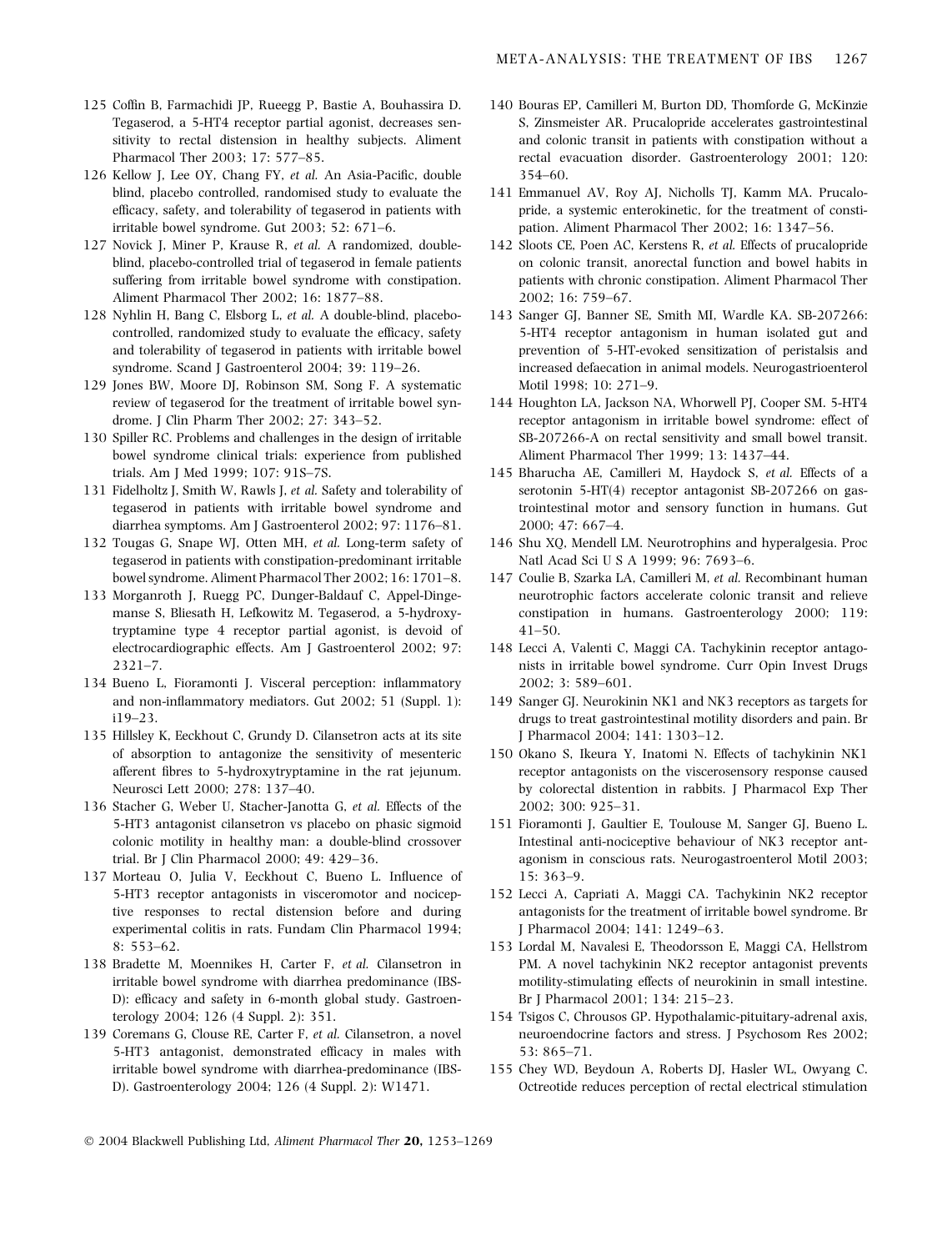by spinal afferent pathway inhibition. Am J Physiol 1995; 269 (6 Pt 1): G821–6.

- 156 Bradette M, Delvaux M, Staumont G, Fioramonti J, Bueno L, Frexinos J. Octreotide increases thresholds of colonic visceral perception in IBS patients without modifying muscle tone. Dig Dis Sci 1994; 39: 1171–8.
- 157 Hasler WL, Soudah HC, Owyang C. Somatostatin analog inhibits afferent response to rectal distention in diarrheapredominant irritable bowel patients. J Pharmacol Exp Ther 1994; 268: 1206–11.
- 158 Houghton LA, Atkinson W, Whitaker RP, Whorwell PJ, Rimmer MJ. Increased platelet depleted plasma 5-hydroxytryptamine concentration following meal ingestion in symptomatic female subjects with diarrhoea predominant irritable bowel syndrome. Gut 2003; 52: 663–70.
- 159 O'Donnell LJ, Watson AJ, Cameron D, Farthing MJ. Effect of octreotide on mouth-to-caecum transit time in healthy subjects and in the irritable bowel syndrome. Aliment Pharmacol Ther 1990; 4: 177–81.
- 160 Schwetz I, Naliboff B, Munakata J, et al. Anti-hyperalgesic effect of octreotide in patients with irritable bowel syndrome. Aliment Pharmacol Ther 2004; 19: 123–31.
- 161 Orr WC, Elsenbruch S, Harnish MJ. Autonomic regulation of cardiac function during sleep in patients with irritable bowel syndrome. Am J Gastroenterol 2000; 95: 2865–71.
- 162 Heitkemper M, Jarrett M, Cain KC, et al. Autonomic nervous system function in women with irritable bowel syndrome. Dig Dis Sci 2001; 46: 1276–84.
- 163 Elsenbruch S, Orr WC. Diarrhea- and constipation-predominant IBS patients differ in postprandial autonomic and cortisol responses. Am J Gastroenterol 2001; 96: 460–6.
- 164 Malcolm A, Camilleri M, Kost L, Burton DD, Fett SL, Zinsmeister AR. Towards identifying optimal doses for alpha-2 adrenergic modulation of colonic and rectal motor and sensory function. Aliment Pharmacol Ther 2000; 14: 783–93.
- 165 Viramontes BE, Malcolm A, Camilleri M, et al. Effects of an alpha(2)-adrenergic agonist on gastrointestinal transit, colonic motility, and sensation in humans. Am J Physiol Gastrointest Liver Physiol 2001; 281: G1468–76.
- 166 Camilleri M, Kim D, McKinzie S, et al. A randomized, controlled exploratory study of clonidine in diarrhea-predominant irritable bowel syndrome. Clin Gastroenterol Hepatol 2003; 1: 111–21.
- 167 Prior A, Wilson KM, Whorwell PJ. Double-blind study of an alpha 2 agonist in the treatment of irritable bowel syndrome. Aliment Pharmacol Ther 1988; 2: 535–9.
- 168 Awad RA, Llorens F, Camelo AL, Sanchez M. A randomised double-blind placebo-controlled trial of lidamidine HCL in irritable bowel syndrome. Acta Gastroenterol Latinoam 2000; 30: 169–75.
- 169 Caldarella MP, Serra J, Azpiroz F, Malagelada JR. Prokinetic effects in patients with intestinal gas retention. Gastroenterology 2002; 122: 1748–55.
- 170 Arsura EL, Brunner NG, Namba T, Grob D. Adverse cardiovascular effects of anticholinesterase medications. Am J Med Sci 1987; 293: 18–23.
- 171 Ragnarsson G, Bodemar G. Pain is temporally related to eating but not to defaecation in the irritable bowel syndrome (IBS). Patients' description of diarrhoea, constipation and symptom variation during a prospective 6-week study. Eur J Gastroenterol Hepatol 1998; 10: 415–21.
- 172 Dainese R, Galliani EA, De Lazzari F, Di LV, Naccarato R. Discrepancies between reported food intolerance and sensitization test findings in irritable bowel syndrome patients. Am J Gastroenterol 1999; 94: 1892–97.
- 173 Simren M, Abrahamsson H, Bjornsson ES. An exaggerated sensory component of the gastrocolonic response in patients with irritable bowel syndrome. Gut 2001; 48: 20–7.
- 174 Raybould HE. Visceral perception: sensory transduction in visceral afferents and nutrients. Gut 2002; 51: i11–4.
- 175 Sjolund K, Ekman R, Lindgren S, Rehfeld JF. Disturbed motilin and cholecystokinin release in the irritable bowel syndrome. Scand J Gastroenterol 1996; 31: 1110-4.
- 176 Sen S, Dear KL, King TS, Elia M, Hunter JO. Evaluation of hydrogen excretion after lactulose administration as a screening test for causes of irritable bowel syndrome. Eur J Gastroenterol Hepatol 2002; 14: 753–6.
- 177 Goldstein R, Braverman D, Stankiewicz H. Carbohydrate malabsorption and the effect of dietary restriction on symptoms of irritable bowel syndrome and functional bowel complaints. Isr Med Assoc J 2000; 2: 583-7.
- 178 Rumessen JJ, Gudmand-Hoyer E. Functional bowel disease: malabsorption and abdominal distress after ingestion of fructose, sorbitol, and fructose-sorbitol mixtures. Gastroenterology 1988; 95: 694–700.
- 179 Serra J, Salvioli B, Azpiroz F, Malagelada JR. Lipid-induced intestinal gas retention in irritable bowel syndrome. Gastroenterology 2002; 123: 700–6.
- 180 Addolorato G, Marsigli L, Capristo E, Caputo F, Dall'Aglio C, Baudanza P. Anxiety and depression: a common feature of health care seeking patients with irritable bowel syndrome and food allergy. Hepatogastroenterology 1998; 45: 1559– 64.
- 181 Niec AM, Frankum B, Talley NJ. Are adverse food reactions linked to irritable bowel syndrome? Am J Gastroenterol 1998; 93: 2184–90.
- 182 McKee AM, Prior A, Whorwell PJ. Exclusion diets in irritable bowel syndrome: are they worthwhile? J Clin Gastroenterol 1987; 9: 526–8.
- 183 Neal KR, Hebden J, Spiller R. Prevalence of gastrointestinal symptoms six months after bacterial gastroenteritis and risk factors for development of the irritable bowel syndrome: postal survey of patients. BMJ 1997; 314: 779–82.
- 184 Rodriguez LAG, Ruigomez A. Increased risk of irritable bowel syndrome after bacterial gastroenteritis: cohort study. BMJ 1999; 318: 565–6.
- 185 Parry SD, Stansfield R, Jelley D, et al. Is irritable bowel syndrome more common in patients presenting with bacterial gastroenteritis? A community-based, case-control study. Am J Gastroenterol 2003; 98: 327–31.
- 186 Spiller RC, Jenkins D, Thornley JP, et al. Increased rectal mucosal enteroendocrine cells, T lymphocytes, and increased gut permeability following acute Campylobacter enteritis and